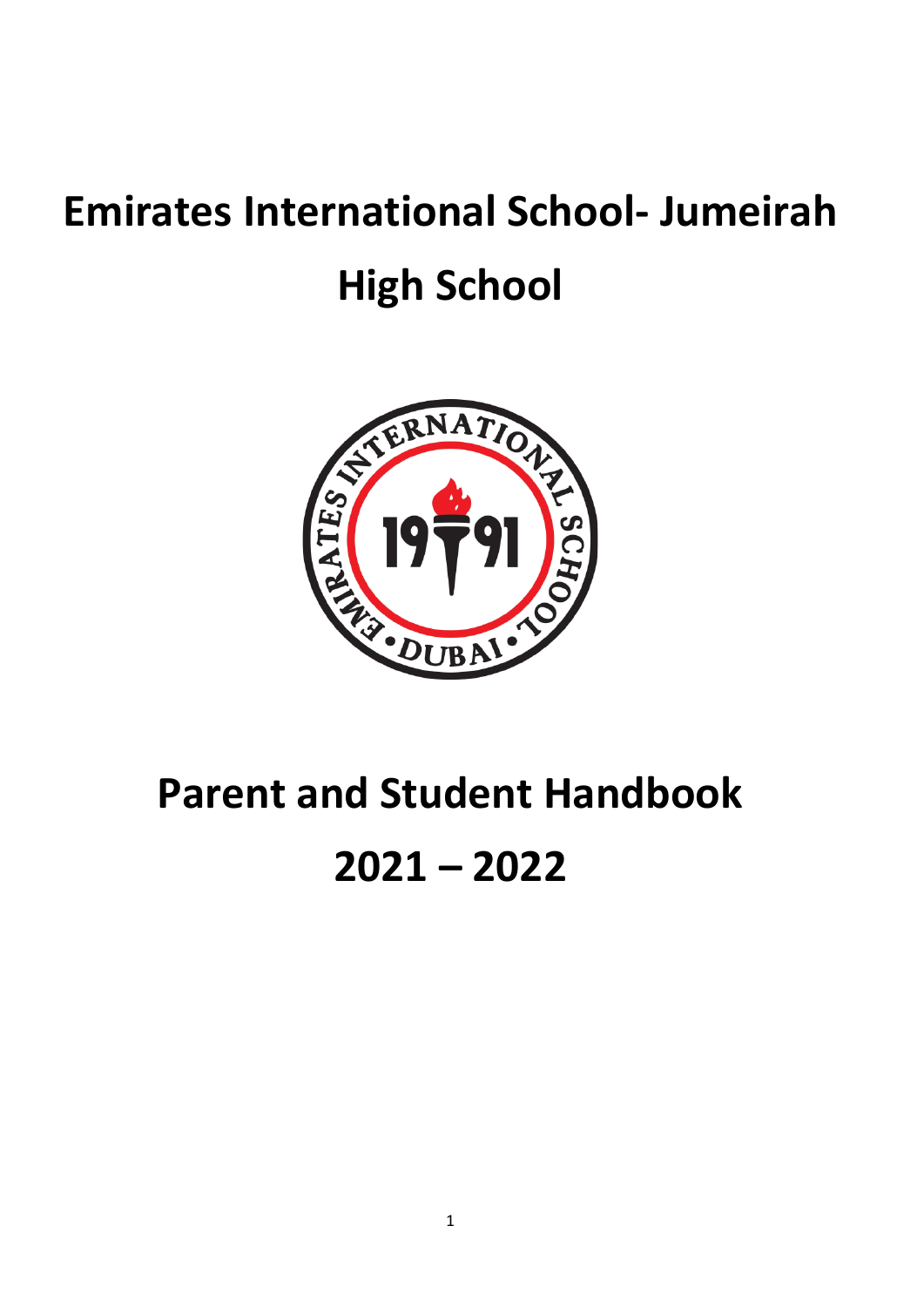#### **Dear Parents and students,**

**Inevitably this year there are still some changes to our usual operational practices due to the Covid-19 virus. Where there is a temporary change to our usual practice, this features in blue text. Thank you for your support and understanding with this.**

**So that you have a clear picture of our more routine ways of learning and working, the original text (in black) is also included in the handbook. Please do contact one of the Senior Team in High School if you would like any clarification.** 

**Wendy Feherty, Head of High School** 

# **CONTENTS**

- **Principal's Welcome**
- **Head of High School's Welcome**
- **School Day**
- **Joining EISJ: Essential Documentation (New Families)**

#### **EIS-J A-Z**

- **Academic Promotion**
- **After School Activities**
- **Assemblies**
- **Attendance and Punctuality**
- **Behaviour and Rewards**
- **Bring Your Own Device**
- **Calendar - add**
- **Campus Safety**
- **Communications**
- **Contact details**
- **Covid Protocols**
- **Curriculum**
- **Distance Learning**
- **Emergency Evacuation and Lockdown Procedures**
- **GL Assessment**
- **HS Leadership Team**
- **Higher Education Support**
- **House System**
- **Illness or Injury**
- **Independent Learning**
- **Managebac**
- **Private Tuition**
- **Reports and understanding your child's progress**
- **Safeguarding and Child Protection**
- **Student Wellbeing**
- **Student Voice**
- **Transport**
- **Uniform**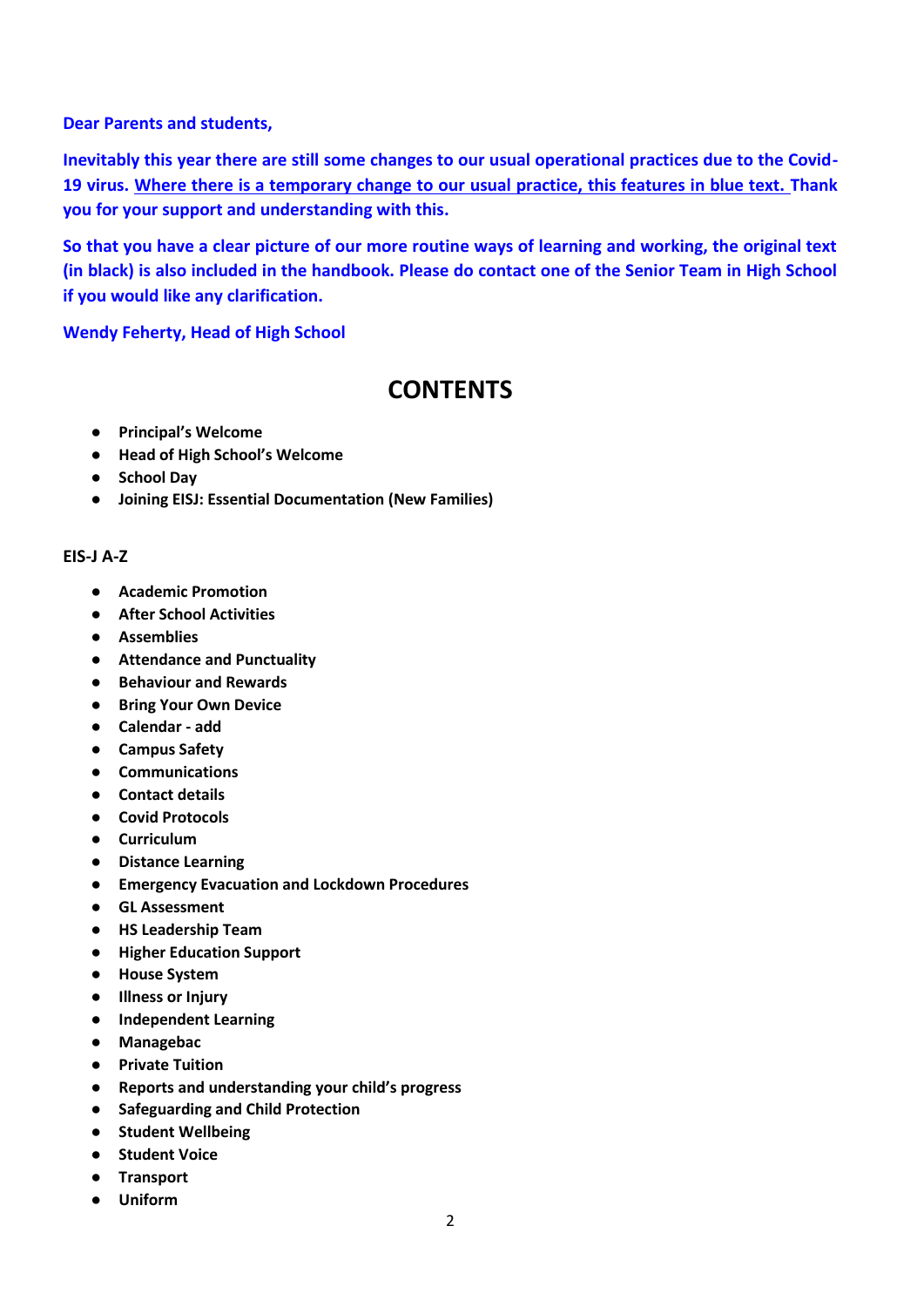Parents of MYP students receive a copy of the MYP Handbook via email at the start of the Academic Year. Parents of DP students receive a copy of the DP Handbook and supporting documents via email at the start of the Academic Year.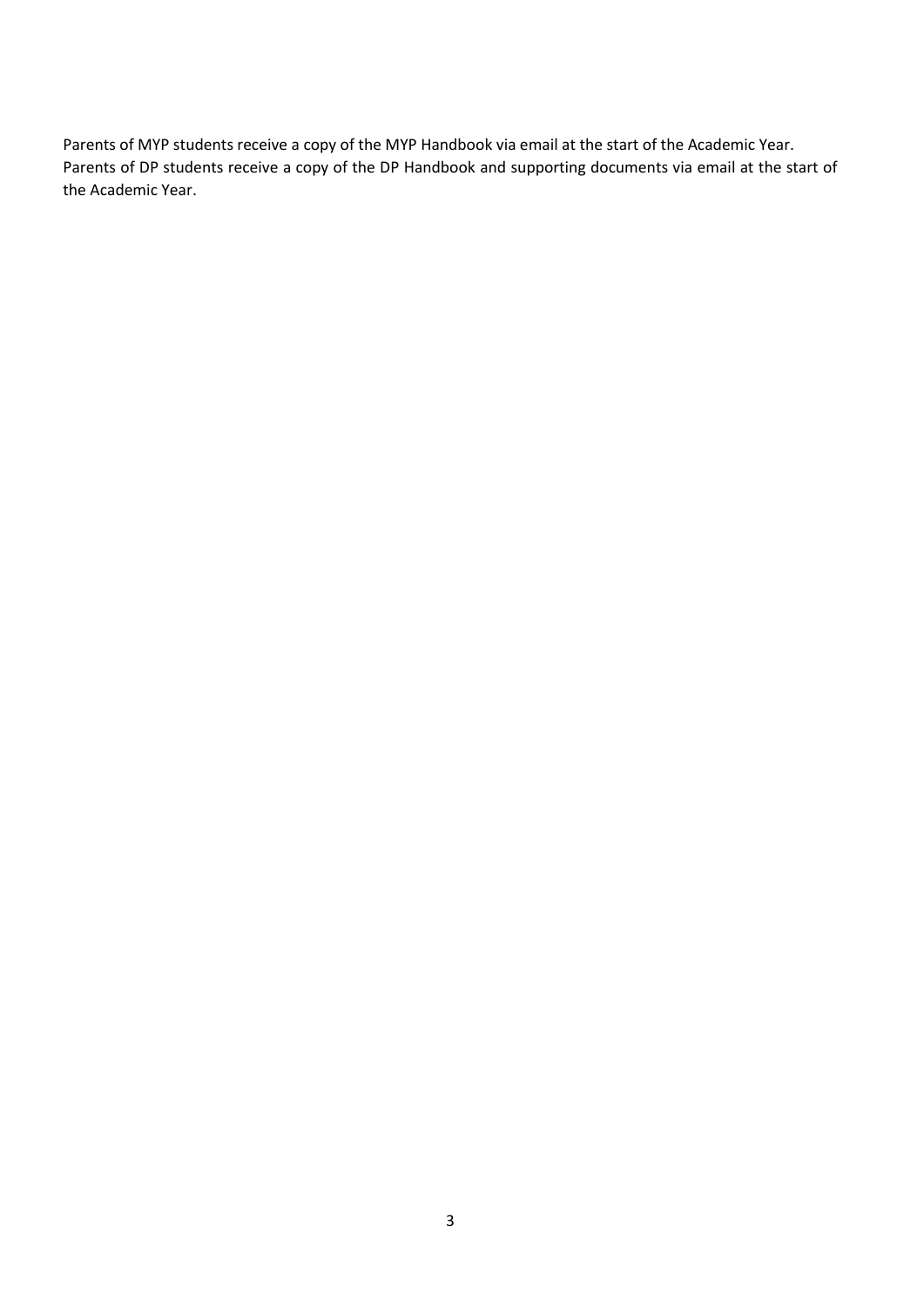# **Our Mission**

**Emirates International School provides a broad international education, in English, designed for local and expatriate students, which promotes excellence in all academic activities. It is our mission to enhance the educational, social and physical development of our students, encouraging them to think analytically and creatively in preparation for the next stage of their education. EIS provides a safe yet challenging environment which develops in students an inter-cultural sensitivity and responsibility towards the people and environment of our local and global community.**

# **Principal's Welcome**

It is my privilege to welcome you to EIS-Jumeirah for the academic year 2020-2021.

As a school community, EIS-Jumeirah is looking forward to, hopefully, an uninterrupted year of on-campus learning. Over the past two years, EIS-Jumeirah has continued to offer high-class online learning which has been enhanced through the excellent inquiry skills students have gained during their time at the school. In fact, globally, it is recognised that students with the IB mindset have fared much better than their counterparts who have studied a more rigorous standards-based curriculum. However, we do understand that online learning has created some disparity in the progress made by students and certainly this academic year it will be a key focus of the school to ensure we close these gaps in learning and continue to move them forward towards success. Furthermore, education is so much more of a social endeavour and students will certainly benefit from continued face to face interaction.

We are proud of our tradition as the first IB World School in Dubai. In June the  $27<sup>th</sup>$  cohort of students graduated from our school. All our students are well prepared for university and over two decades our alumni have received offers from world renowned universities such as MIT, Stanford, UC Berkeley and Cambridge, The London School of Economics, amongst others.

The four IB programmes we offer provide students from Early Years to Year 13 an inquiry based curriculum which is aligned for a smooth transition from PYP to MYP leading to either DP or CP. The essential under-pinning of this curriculum is the IB Learner Profile that creates life-long learners and future global citizens.

We believe in a holistic, rigorous international education that prepares students to take on the challenges of the world. Thus we aim to do more than just offer an academic curriculum, but also develop inquiring, knowledgeable and caring young people who will become life-long learners. While we celebrate our academic achievements, we also celebrate and encourage students to undertake challenging and interesting activities outside the classroom.

We are an inclusive school, providing learning opportunities for students with different abilities and from different cultural and language backgrounds. There are over 80 different nationalities represented within the student body and over 30 among staff. Our multi-cultural environment is a real strength of the school, reflecting the diversity of our host city.

We strongly believe that education is a partnership between home and school, and through effective communication endeavour to keep parents fully informed and engaged in their child's progress. We welcome feedback through the various avenues we provide. Our Open-Door policy means that you are able to make an appointment that enables you to meet with school leaders or faculty at any time.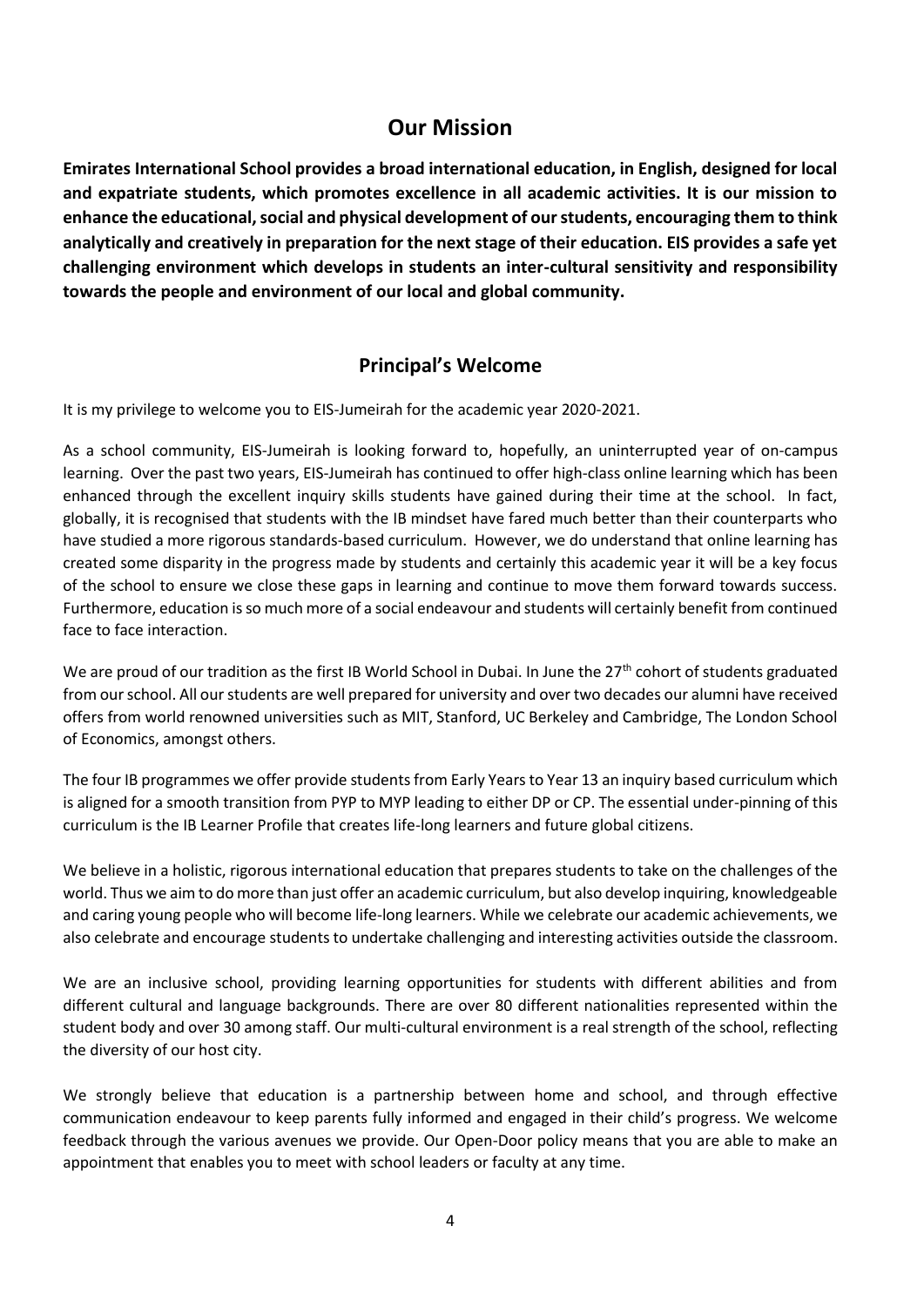I look forward to working with you and thank you for your continuing support.

**Rob Ellis** School Principal

# **Welcome from the Head of High School**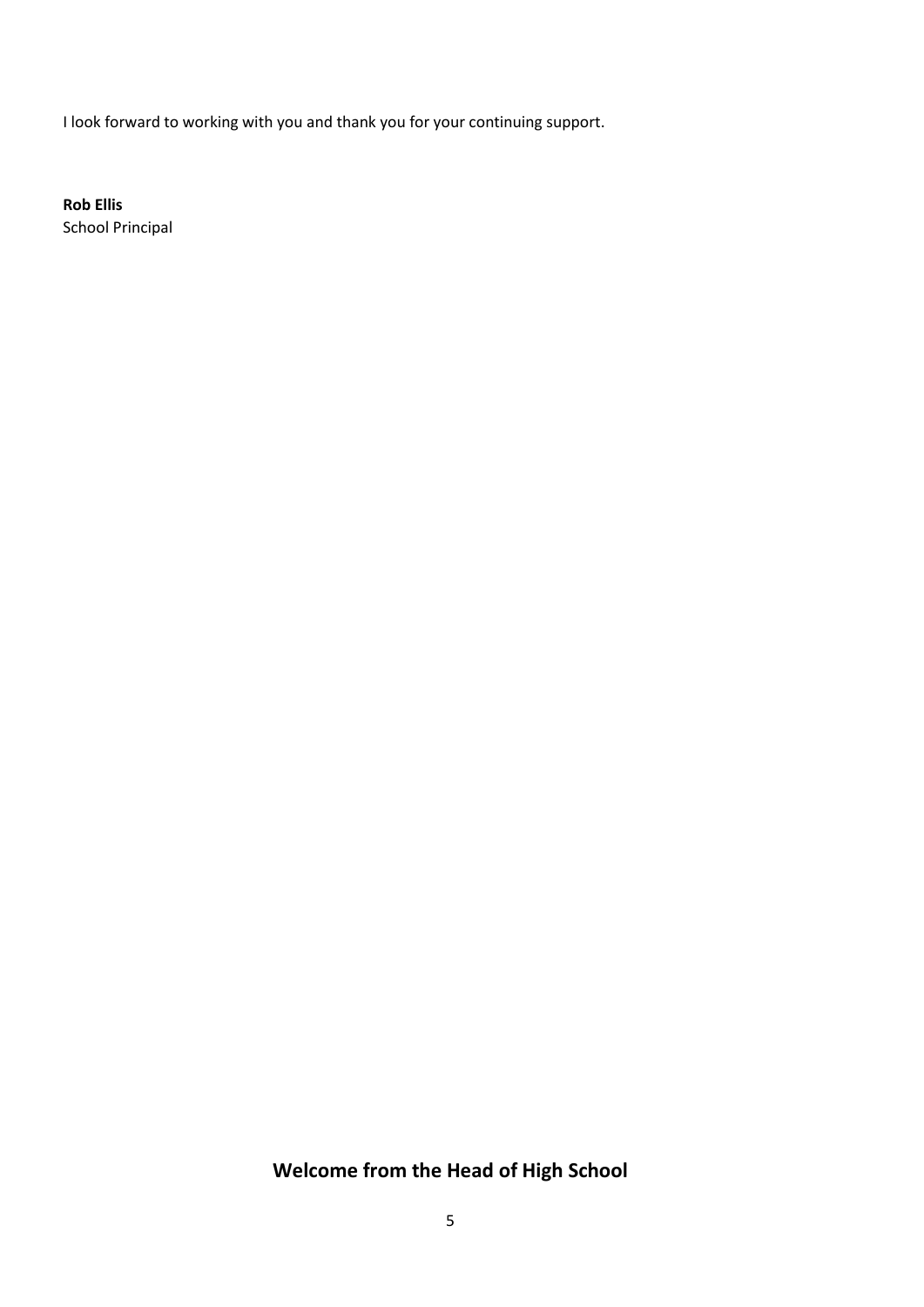A warm welcome to a new academic year at EIS - Jumeirah to both our returning and new parents.

The High School is a vibrant, nurturing and inclusive school where we enable our students to flourish. Our students are offered an extensive and holistic education where both academic and personal growth are prioritized. We are proud of our tradition as the most experienced IB school in Dubai, having offered the IB Diploma since 1992. We are authorized as one of very few schools in the world offering all four of the IB programmes: PYP, MYP, DP and CP. School is not simply about academics, however, and our mission is to turn out well-rounded young people who are fully able to play their part in the world. We also celebrate participation and achievement in social, cultural, sporting and artistic activities

Our teachers are innovative, caring and creatively engage students so that they are captivated, curious and motivated. Teachers understand how students learn best and we broaden their minds. With deep thought and care, we work to ensure that each student receives what they need to be successful learners who are confident to take risks and are open minded enough to achieve their ambitions.

Pastoral Care is fundamental at EIS - Jumeirah, where we focus on the whole student; academics, social and personal wellbeing, ensuring that every student receives exceptional bespoke attention and support. We understand that unless students are happy and fulfilled, they cannot learn effectively, so we go the extra mile to ensure that they are nurtured and receive the right kind of support to enable them to achieve their personal best in all areas of school life.

We are an inclusive school, providing opportunities for students with different abilities and from different cultural and linguistic backgrounds. There are over eighty different nationalities represented within the student body and this is a real strength of the school, reflecting the diversity of our amazing host city. Our young people are caring, tolerant, and curious, and value the range of backgrounds and experiences within every classroom. An array of additional support is available from members of our learning support teams and librarians to our counselling staff and many more. Helping our students to achieve outstanding academic results and the skills to be confident individuals and successful lifelong learners who have the skills to thrive at university and beyond.

An enriching education enables our students to be global citizens who embody the IB approaches to learning and the skills needed for the 21st Century. Our Service initiatives engage our students in a range of learning opportunities to promote community locally, nationally and internationally, and to develop the skills, knowledge and understanding of the world around us.

Sport, Music, Drama all play a major role in our school life and offer opportunities for everyone, from beginners to elite performers. We offer a wide-ranging variety of activities and clubs, many of them created and run by students themselves. We believe that all of these co-curricular activities feed into the much wider theme that informs everything we do: that young people who feel good about themselves do well, whatever their chosen path may be.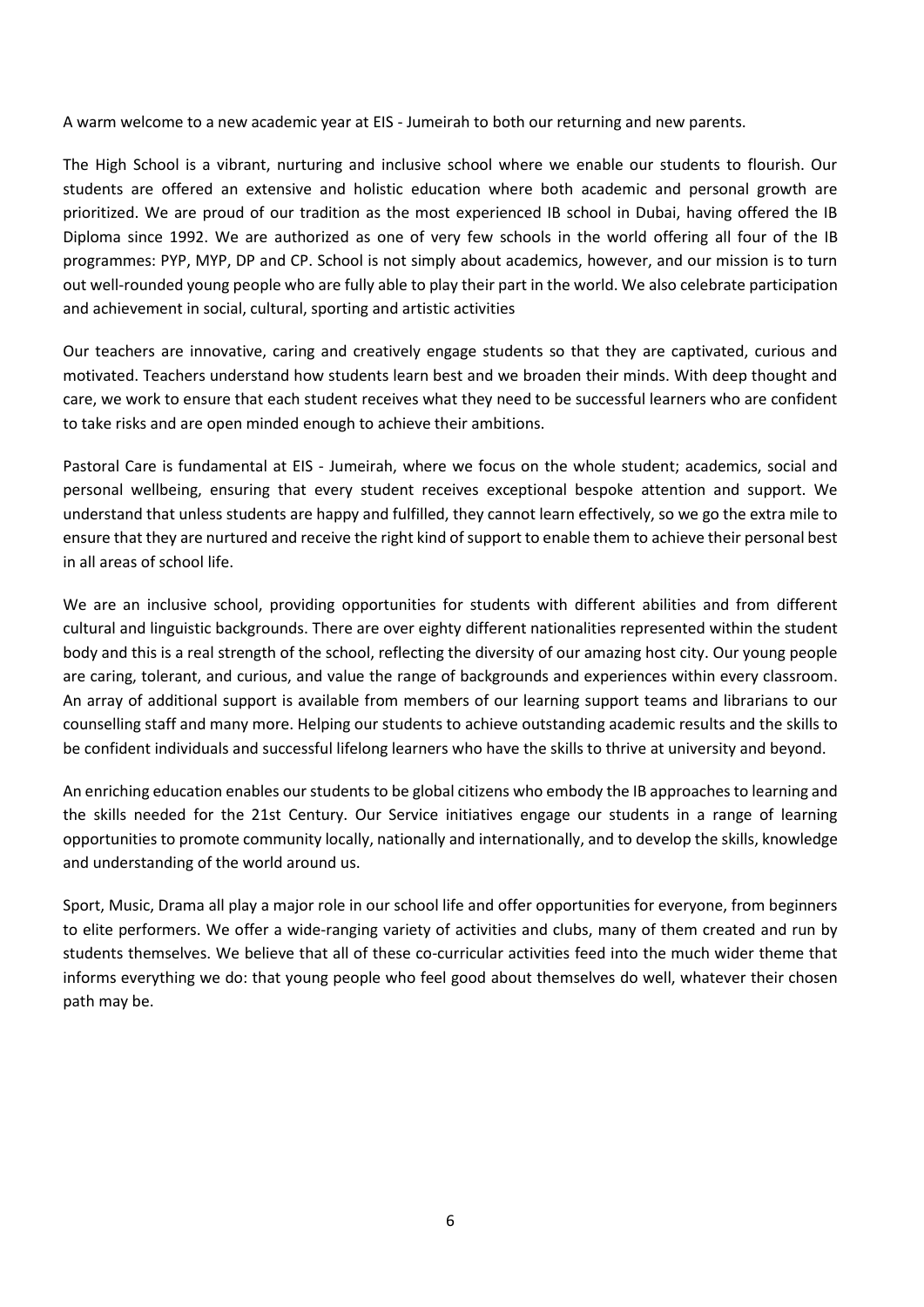I hope you will find this handbook useful as a starting point. It answers many of the questions we are routinely asked and serves as a first point of reference. If you require more detail on a particular matter, please contact your child's Form Tutor, in the first instance. Our Open Door policy will continue within KHDA guidelines and I very much look forward to meeting you in person or virtually.

#### **Wendy Feherty**

Head of High School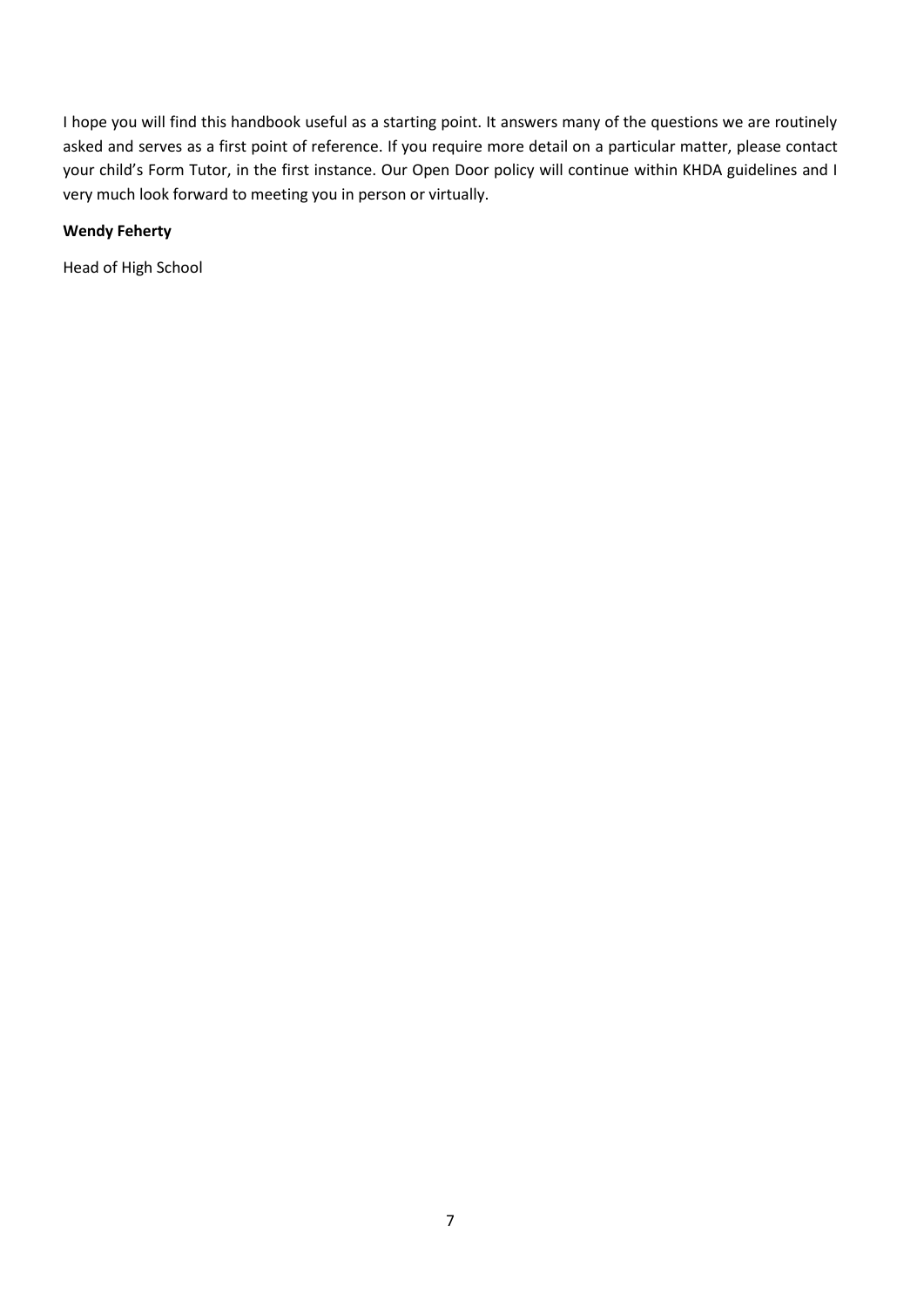# **The School Day**

All classes are 55 minutes.

During Ramadan, School has a modified timetable, which allows for students to attend all six of their classes each day for 35-minutes each.

| The HS Campus is open from 7.00 each day to ensure a safe arrival for all of our students.                                                                |                |  |
|-----------------------------------------------------------------------------------------------------------------------------------------------------------|----------------|--|
| Usually, students and staff have one 'small break' and one 'big break'. During the Covid transition<br>arrangements, both breaks will be 30 minutes long. |                |  |
| Sunday - Thursday Form room opens 7:30                                                                                                                    |                |  |
| Year groups have an assembly, led by the Assistant Head - Pastoral and their Progress and<br>Wellbeing Leader, on a regular day each week.                |                |  |
| Registration                                                                                                                                              | 7.40           |  |
| Period 1                                                                                                                                                  | 7:55-8:50      |  |
| <b>Period 2</b>                                                                                                                                           | 8:55-9:50      |  |
| <b>Break</b>                                                                                                                                              | $9.50 - 10.20$ |  |
| Period 3                                                                                                                                                  | 10:25-11:20    |  |
| Period 4                                                                                                                                                  | 11:25-12:20    |  |
| Lunch                                                                                                                                                     | 12:20-12:50    |  |
| Period 5                                                                                                                                                  | 12:55-1:50     |  |
| Period 6                                                                                                                                                  | 1:55-2:50      |  |
| <b>Lessons End</b>                                                                                                                                        | 2:50           |  |
| <b>Buses leave</b>                                                                                                                                        | 3:00           |  |
|                                                                                                                                                           |                |  |
| <b>When KHDA restrictions permit:</b>                                                                                                                     |                |  |
| <b>After School Activities begin</b>                                                                                                                      | 3:00           |  |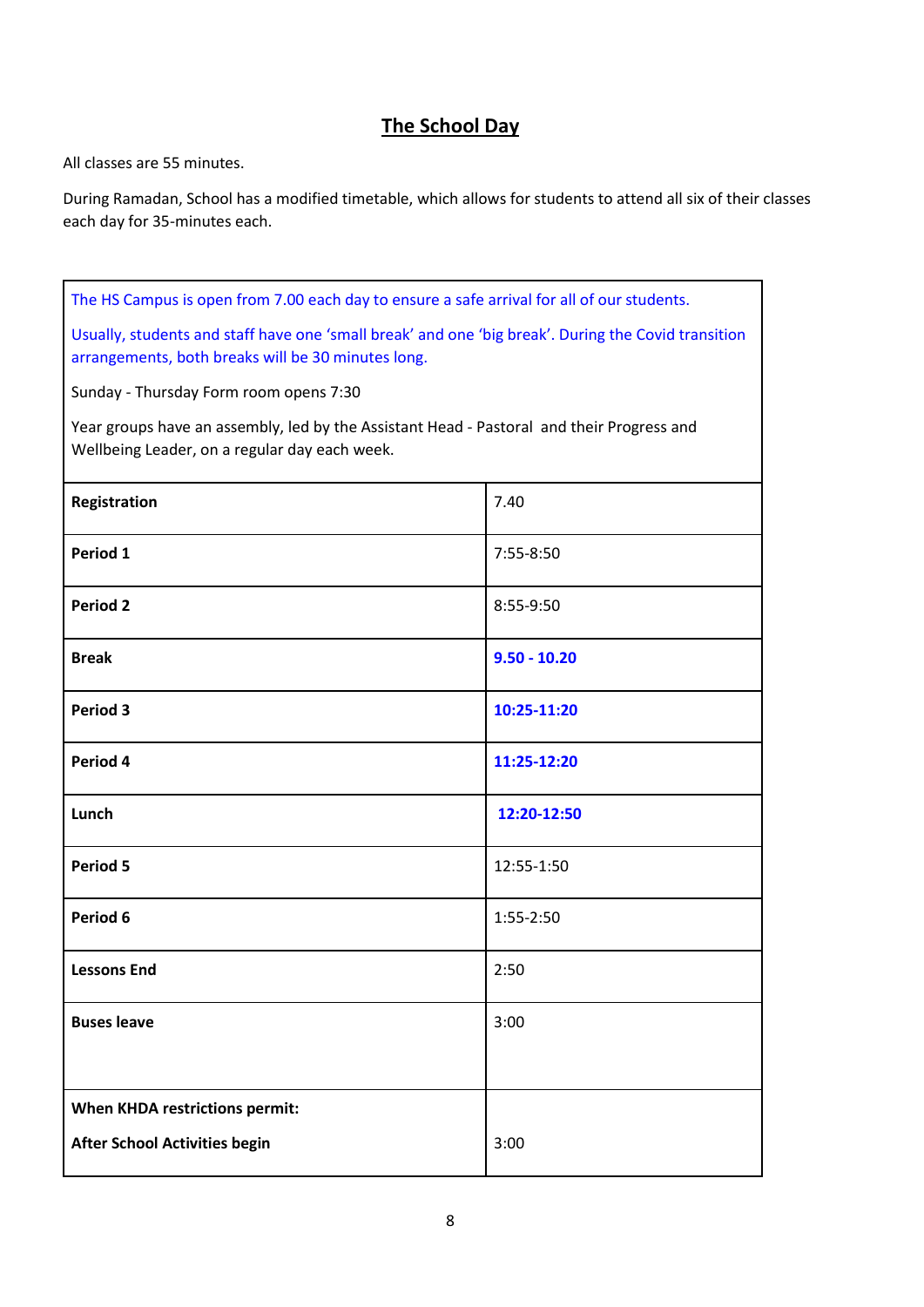| Due to KHDA regulations, there will be no on-site ASAs<br>for the time being. Parents will be informed when we are<br>able to resume ASAs. |                                                                          |
|--------------------------------------------------------------------------------------------------------------------------------------------|--------------------------------------------------------------------------|
| <b>When KHDA restrictions permit: After School Activities</b><br><b>End</b>                                                                | 4:00                                                                     |
|                                                                                                                                            | Late Bus leaves 4:15 (NO LATE BUS<br><b>DURING KHDA COVID PROTOCOLS)</b> |

### **JOINING EISJ**

We understand that choosing a school is one of the most important decisions a family will make. Parents are welcome to meet Senior Leaders and tour the school before joining. There are regular school tours, which take place on Mondays and Wednesdays but requests for tours can be accommodated on other days too. Please telephone the school ahead of time so we can ensure the most appropriate person is available to meet you, or call in at HS Reception in the main Administration Block to book an appointment.

# **ESSENTIAL DOCUMENTATION FOR FAMILIES NEW TO THE SCHOOL**

Having made the decision to join EISJ, our Registrars will guide you through the next steps. In order for enrolment in the school to be completed please ensure that you have provided the school with all the necessary documentation. Various documents are required by both the school and the Knowledge and Human Development Authority (KHDA).

Documents required by the school and the KHDA:

- ∙ Two copies of school records for the last two years
- ∙ Three colour passport size photographs
- ∙ Two copies of the Transfer Certificate
- ∙ Two copies of the passport information page with valid visa page
- ∙ Two copies of Birth Certificate
- ∙ Two copies of Vaccination Records Additional Documents required by the school:
- ∙ Signed Parent -School Contract (done online via KHDA)
- ∙ Two copies of the sponsor's passport
- ∙ Two copies of the sponsor's residence visa
- ∙ Field Trip Form
- ∙ Contact Details Form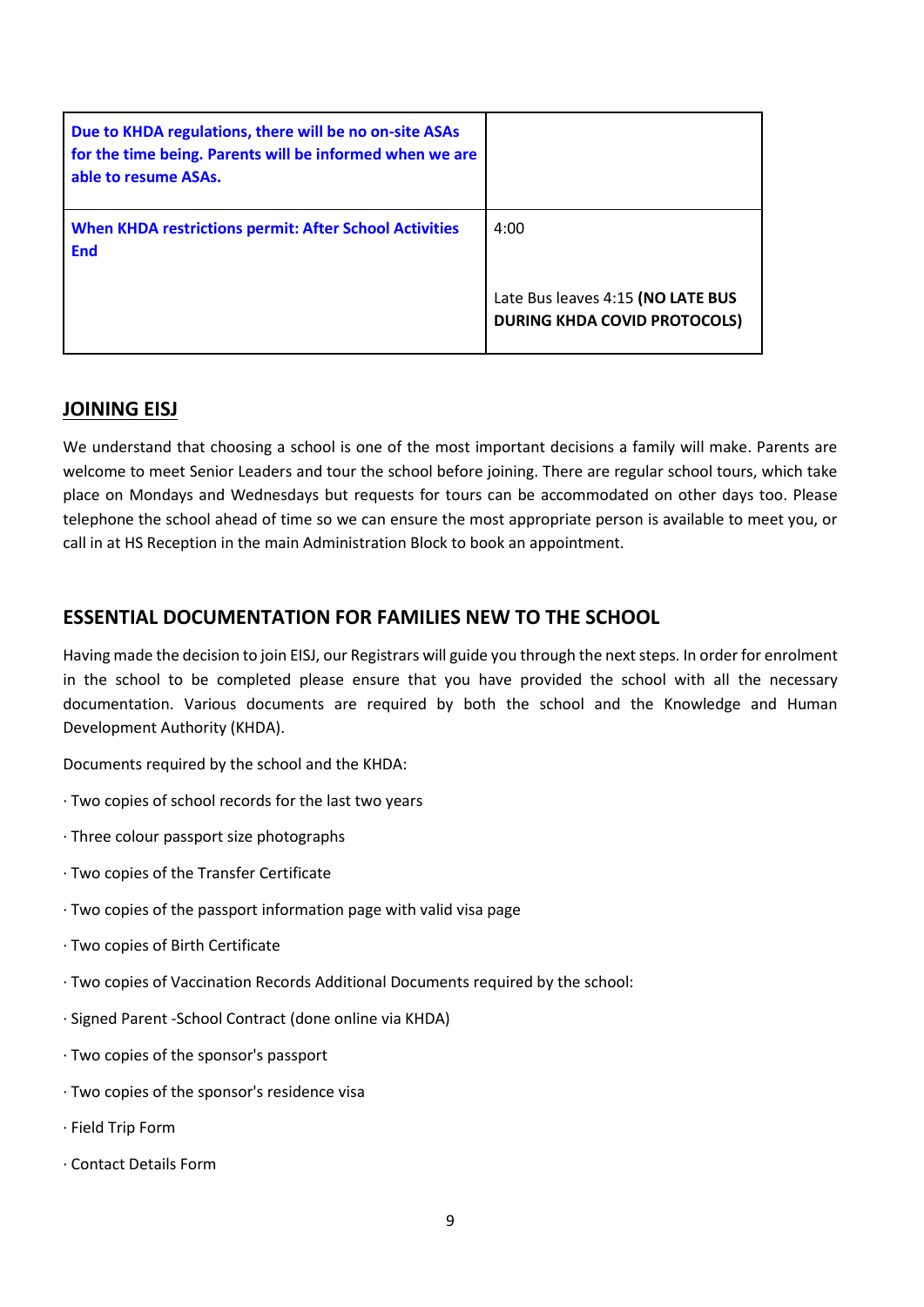∙ Medical Declaration

Please ensure that all documents are submitted in one of the following ways:

Hand delivery: The Registrar's Office from Sunday to Thursday between 8.00 am and 2.00 pm

By Email: [subarna@eischools.ae](mailto:subarna@eischools.ae) or [samar@eischools.ae](mailto:samar@eischools.ae)

We do not have a traditional "entrance examination", as we are interested in the holistic education of young people and not just their academic attainment. When students join, they complete the GL CAT4 tests, which give us an indication of potential. CAT4 tests innate ability, rather than knowledge from any particular curriculum. Results are shared with teachers so they can plan accordingly.

We do request previous report cards and, as far as possible, will meet with families before the student joins.

# **EIS-J A - Z**

**The following section provides a quick reference guide to aspects of school life. Please refer to the handbooks for each IB Programme for a closer look at learning, and also to the relevant policies which can be found in the 'Policies' section of our school website.**

#### **ACADEMIC PROMOTION**

It is a KHDA requirement that students are required to pass classes with a **minimum of a level 3**. Students who fail three or more classes are subject to non-promotion. This means they do not move up to the next academic year with their peers. For students to achieve success in one of the post-16 IB Programmes, they are required to pass the MYP Certificate (28 points or more). EIS-J strives to be an inclusive school and decisions are reviewed on a case-by-case basis at the discretion of the school leadership. All students are required to complete Year 13 to graduate from EIS-Jumeirah. It is not possible for students to graduate from IB at the end of Year 12. Please note that we are subject to KHDA and MoE requirements with regards to graduation and equivalency.

Teachers inform parents at each reporting period if their child is seen to be "At Risk" of failing to fulfil their potential in one or more subjects. Year 11 "At Risk" students are expected to attend support and intervention classes. These are provided in a range of subjects each year.

Attendance is also a factor in Academic Promotion. Where students are at risk of failure due to attendance concerns, parents will be alerted to this. Please see the Attendance Policy for further information.

# **AFTER SCHOOL ACTIVITIES**

The EISJ After School Activity Programme aims to provide all students the opportunity to experience and discover new areas of learning and competency beyond the curriculum. In keeping with the EISJ mission to enhance the social and physical development of students, the HS offers a comprehensive and diverse programme of after school activities. Competitive sports teams represent the school in basketball, football (soccer), athletics, netball,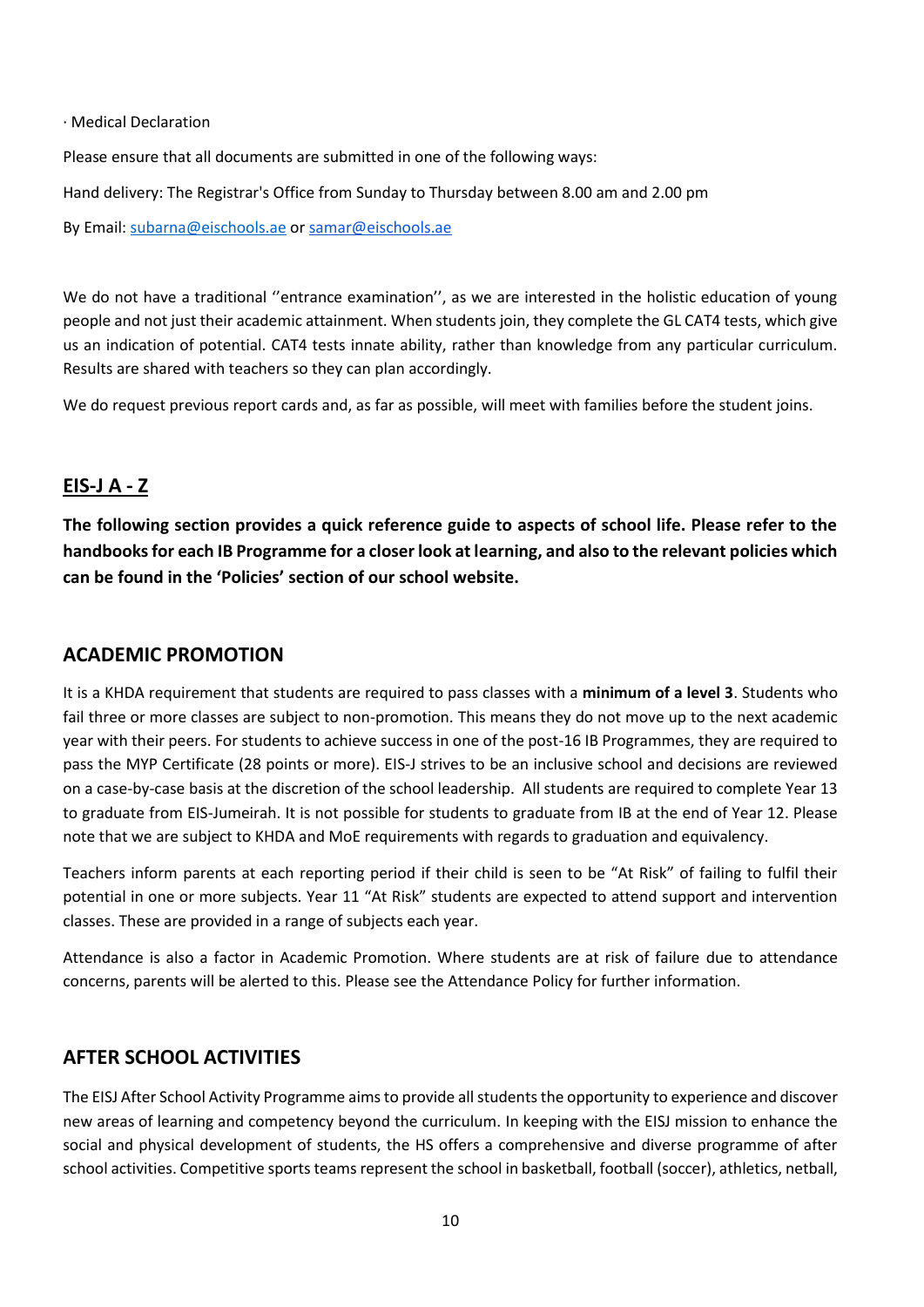rounders and swimming. There are also recreational options in these sports as well as other sports such as Badminton and Volleyball.

EISJ also has a strong focus on service activities such as Helping Hands, Best Buddies, Eco Club as well as Pink Week. Students are also encouraged to take an active role in the Student Council and initiate their own projects. Other activities include the Model United Nations (MUN), F1 in Schools, Duke of Edinburgh, World Scholars, journalism and Yearbook, drama, music, art, language clubs and academic support.

For further information about After School Activities, please contact our ASA Coordinator Ms Hannah Wakelin [hwakelin@eischools.ae](mailto:hwakelin@eischools.ae)

Due to the KHDA Covid restrictions we must ensure that we are following all safety precautions. The programme aims to still be committed to offer a range of activities, however numbers may be limited. We hope for DASSA Sport Competitions to resume as soon as possible, further communications regarding these competitions will be given in due course. **Please refer to the ASA policy on the school website for more detailed guidelines.**

#### **ASSEMBLIES**

Meeting as a community to celebrate our achievements is a regular part of school life. Assemblies foster our sense of belonging, pride and responsibility. It is expected that students participate in assemblies for example through performance, contributing ideas and opinions, and by respectfully recognising the contributions and achievements of their peers. Assemblies take place for different year groups each day. These are held by Progress and Wellbeing Leaders. Longer assemblies are also scheduled as part of our Moral Education programme. These longer assemblies often feature guest speakers.

Our first priority is always to keep our community safe. Due to current restrictions, we will minimise Fact to Face gatherings and use digital platforms for the delivery of assemblies. Distance Learners are always expected to attend assemblies and Form Time with their tutor. We are fortunate in that our spacious School Theatre allows us to safely gather in Year Groups for assemblies and special occasions.

#### **ATTENDANCE and PUNCTUALITY**

It has been well documented that attendance and academic progress are closely linked. As such, we have high expectations of all our students. As every absence impacts a student's ability to reach their full potential, **a minimum 98% attendance record is expected**. KHDA expects all students to attend school 188 days per year. Where students do not meet attendance targets, they are at risk of failing the year and will be considered as potential non-Promotion. The expectation of course, is that all students attend 100% of sessions.

At EISJ, we have extremely high expectations regarding students' attendance. We support our students and families to ensure that excellent attendance is achieved. Our high expectations on attendance will ensure that all students can fully benefit from their education and achieve their true potential.

As IB teachers we motivate our students to aspire to develop the attributes of the IB learner Profile. It is an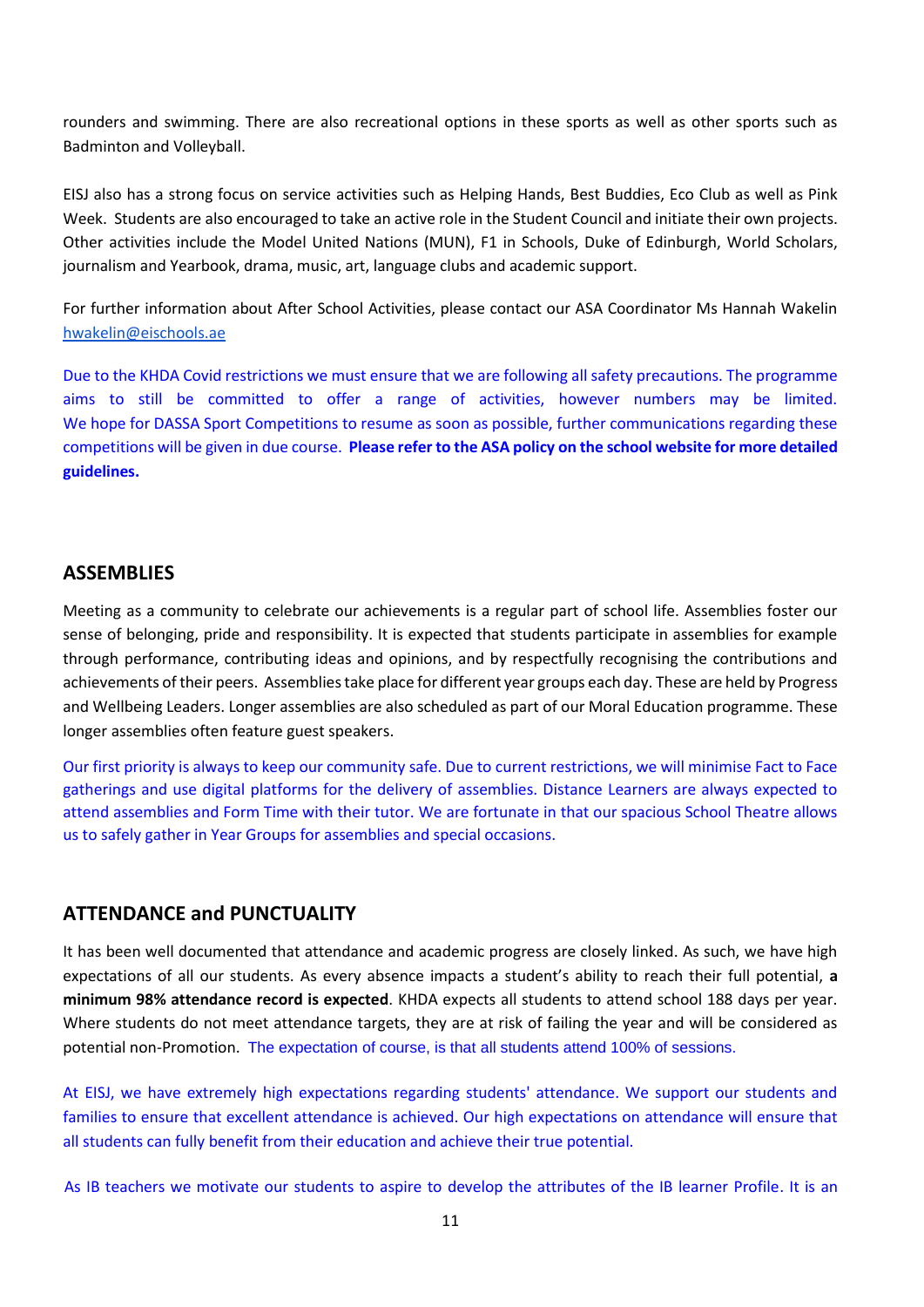expectation that all students build and develop the IB learner profile. Being principled and balanced are profiles that can be demonstrated through excellent punctuality and attendance.

Like all schools, we will work on an **'If in doubt, stay at home'** policy during the Covid-19 pandemic. Parents are requested not to send to school children who exhibit COVID-19 symptoms: fever >37.5C, cough, body ache, fatigue, shortness of breath, sore throat, runny nose, diarrhea, nausea, headache, or loss of sense of smell or taste. They should inform the school of the absence in the usual way. Progress and Wellbeing Leaders review student attendance each week, and they will support families to ensure there is continuity of learning where children are absent. We will also, of course, take account of the impact of Covid-related issues, and any relevant KHDA instruction, when reviewing children's attendance with regards to academic promotion or demotion.

Where students are unable to attend School due to health issues related to Covid 19, work will be provided on Managebac. Distance Learning is not an option for students who are unwell for other reasons. In these cases, as with other absences, we would expect students to catch up with any work missed upon their return to School.

#### **Planned absences**

Occasionally, absence cannot be avoided and parents are asked to inform the school by **contacting the relevant Progress and Wellbeing Leader** for the year group (email addresses are below).

Students then need to obtain a **leave of absence form** available from the Progress and Wellbeing Leaders or the Assistant Head - Pastoral/ Dean of Students. Please notify School **at least 24 hours ahead** of the expected absence. To support the safeguarding of your children, two signatures are required for them to leave the Campus ( - their Progress and Wellbeing Leader AND a Senior Leader). It can be frustrating for parents and teachers if parents arrive to collect children with no advance notice. Parents invariably need to wait while the appropriate member of staff is found to 'sign out' the child. If the teacher is in a classroom, they cannot be interrupted to 'sign out' as this would unfairly disrupt the learning for other students. This can lead to a long wait for parents.

Parents should not organise appointments, events or travel which may jeopardise their child's attendance record as poor attendance may affect their ability to progress to the next year level in the school.

At the current time, in line with KHDA protocols, parents are not admitted to Campus to collect children for appointments. As always, please ensure that School is given plenty of notice of any unavoidable appointments and ensure your child knows timings and arrangements for any essential appointment, so that they can take responsibility for being at the School gate ready for you to collect them.

#### **Unplanned absence**

Please contact the school as soon as possible or before 8am if your child is away from school. This is important safeguarding information for us.

Contact the High School secretary or your child's Progress and Wellbeing Leader to let them know of unplanned absence. (HS Secretary djalanthan@eischools.ae)

Progress and Wellbeing Leaders work hard with individual students and families to improve attendance. Where a student is below the attendance target, they will be expected to attend Saturday School to 'catch up'. Saturday School takes place on a monthly basis and is supervised by the Assistant Head - Pastoral along with Progress and Wellbeing Leaders. Where persistent absence from school is a concern, attendance at Saturday School is nonnegotiable.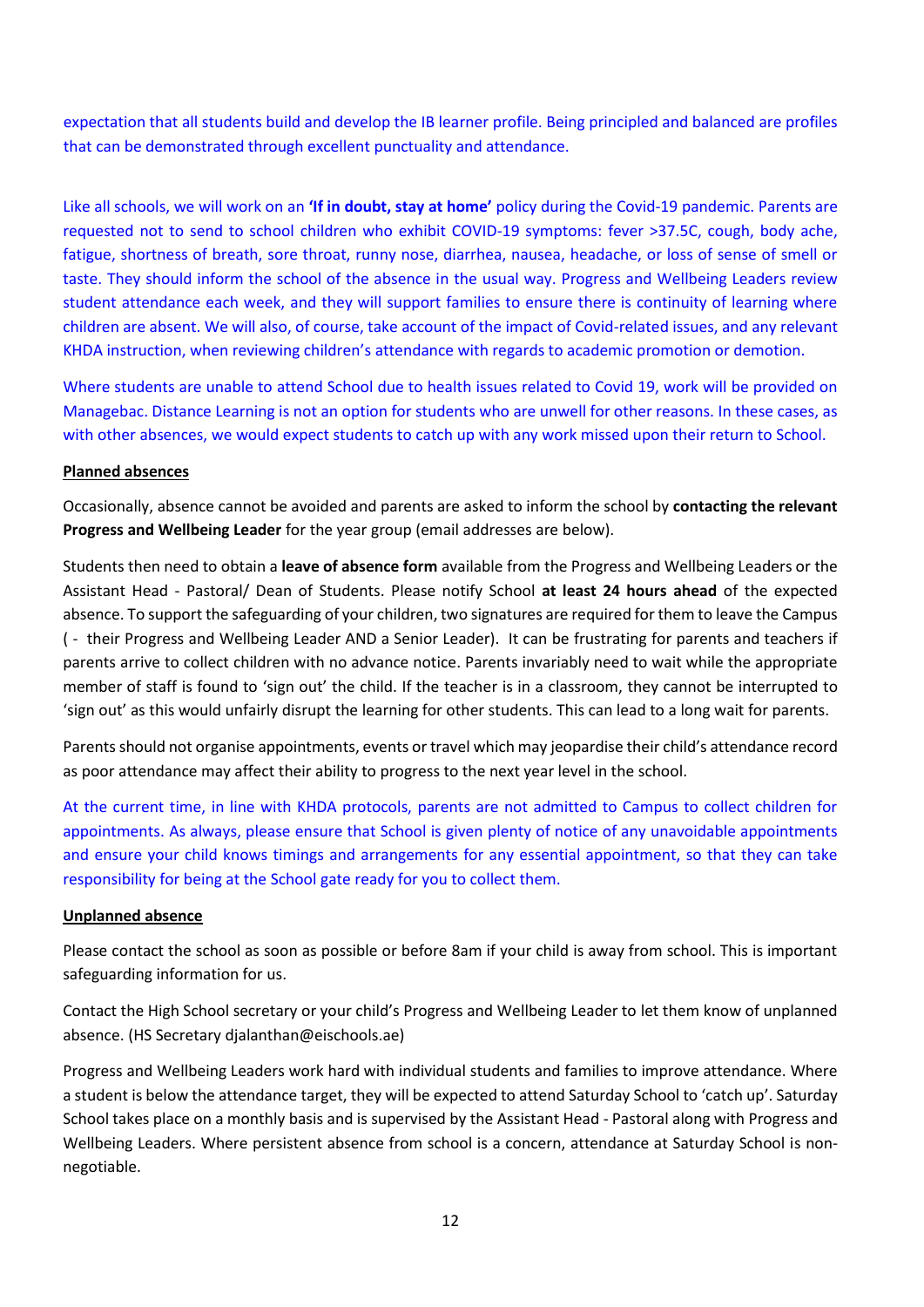Students are expected to arrive at school and class on time. Students should be on Campus by 7.35am, and in form rooms by 7.40 am for the start of Registration with their form teacher. Attendance is taken in every period of the day. Where students are persistently late to school or class, they will be expected to attend Saturday School. Where students are late to class, it is likely that parents will receive an automated email alerting them to their child's absence. This can be confusing and distressing for parents so please support us by ensuring children learn the habit of punctuality.

Further important information regarding lateness, early leave and attendance is located at the end of this document for your review.

Progress and Wellbeing Leaders for 2021/ 2022 are:

Year 7 and 8 Ms Kate O'Mahoney [kmahoney@eischools.ae](mailto:kmahoney@eischools.ae)

Years 9 and 10 Mr Ryan Buckman [rbuckman@eischools.ae](mailto:rbuckman@eischools.ae)

Year 11 Ms Ailbhe Lowney [alowney@eischools.ae](mailto:alowney@eischools.ae)

Year 12 and 13 Mr Rob White [rwhite@eischools.ae](mailto:rwhite@eischools.ae)

Assistant Head - Pastoral/ Dean of Students Joe William[s jwilliams@eischools.ae](mailto:jwilliams@eischools.ae)

#### **Appointments in the day**

Children may leave school during the school day for essential medical appointments if collected by a parent, driver or nanny holding the EISJ school ID AND the school has been given 24 hours notice prior to the appointment. We do, however, encourage you to make these appointments for times outside the school day so as not to interrupt your child's learning.

# **BEHAVIOUR, REWARDS and SANCTIONS**

#### **Rewards**

As a school we take every opportunity to reward academic excellence and endeavour, positive learning behaviours, service to the community, and to celebrate success both in and out of the classroom. We encourage the establishment of good teacher/pupil relationships and support of the school's values through a system of rewards and sanctions which are designated to provide a safe, inclusive and compassionate learning environment. Rewards are given in the following ways:

- Verbal Praise
- Notes/Emails home
- Prominent display of students' work
- Additional responsibilities and privileges
- Termly awards and certificates
- Award ceremonies in school

In addition, students are nominated and recognised for their contributions to the academic and wider life of the school in monthly award assemblies. Our rewards are also centred around the IB Learner Profile which encourages students to be: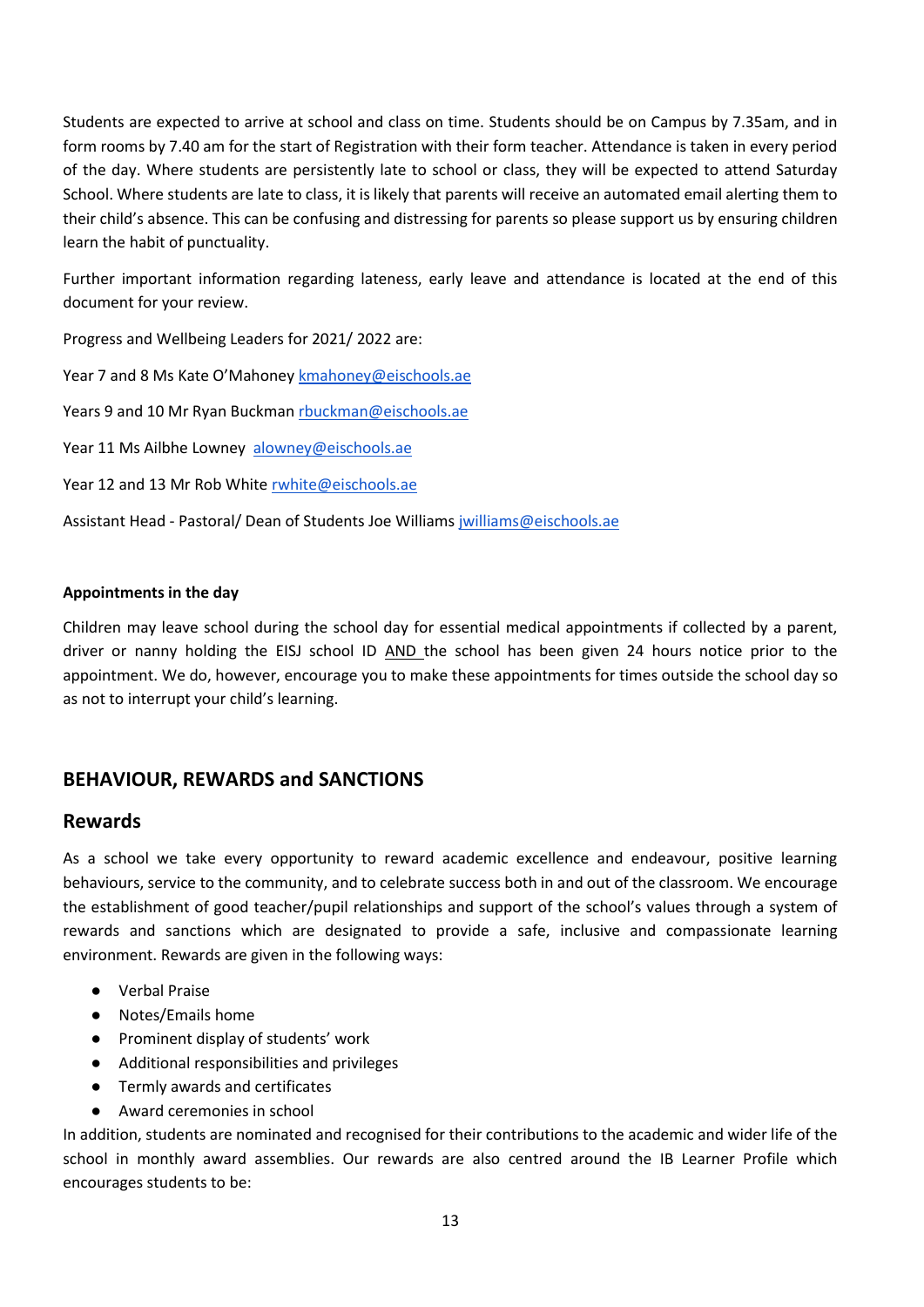- Inquirers;
- Knowledgeable;
- Thinkers;
- Communicators;
- Principled;
- Open-minded;
- Caring;
- Risk-takers;
- Balanced;
- Reflective.

# **Sanctions**

Sanctions: Failure to comply with the standards and values of the school are dealt with through the guidelines of the behaviour policy and we seek to make the disciplinary measures a learning experience rather than a disciplinary. Sanctions are implemented in line with the Behaviour Policy and may include:

- A verbal reprimand
- Break, Lunch, or after school reflection time
- Report to the Tutor, Head of Department, PWB
- Referral to the Assistant Head Pastoral/ Dean of Students
- Parental email and, or meeting request if behaviour continues and student will be given a behaviour report card.
- Referral to the Head of High School
- Breaches of school rules that could merit internal suspension or external exclusion

# **Behaviour Aims and Guiding Principles**

**The challenges of the pandemic and the subsequent KHDA Protocols require us to adapt our behaviour policy to ensure the safety of our community. The requirements of Federal Law apply on our Campus and we expect all members of our community to comply.** 

**Where there are breaches of KHDA Protocols which put our community at risk, students will be sanctioned and will not be admitted to the Campus until the issues are deemed by the Head of School and the Assistant Head - Pastoral/ Dean of Students to be satisfactorily resolved. Any student in this situation will access Distance Learning until they are permitted to return to Campus.**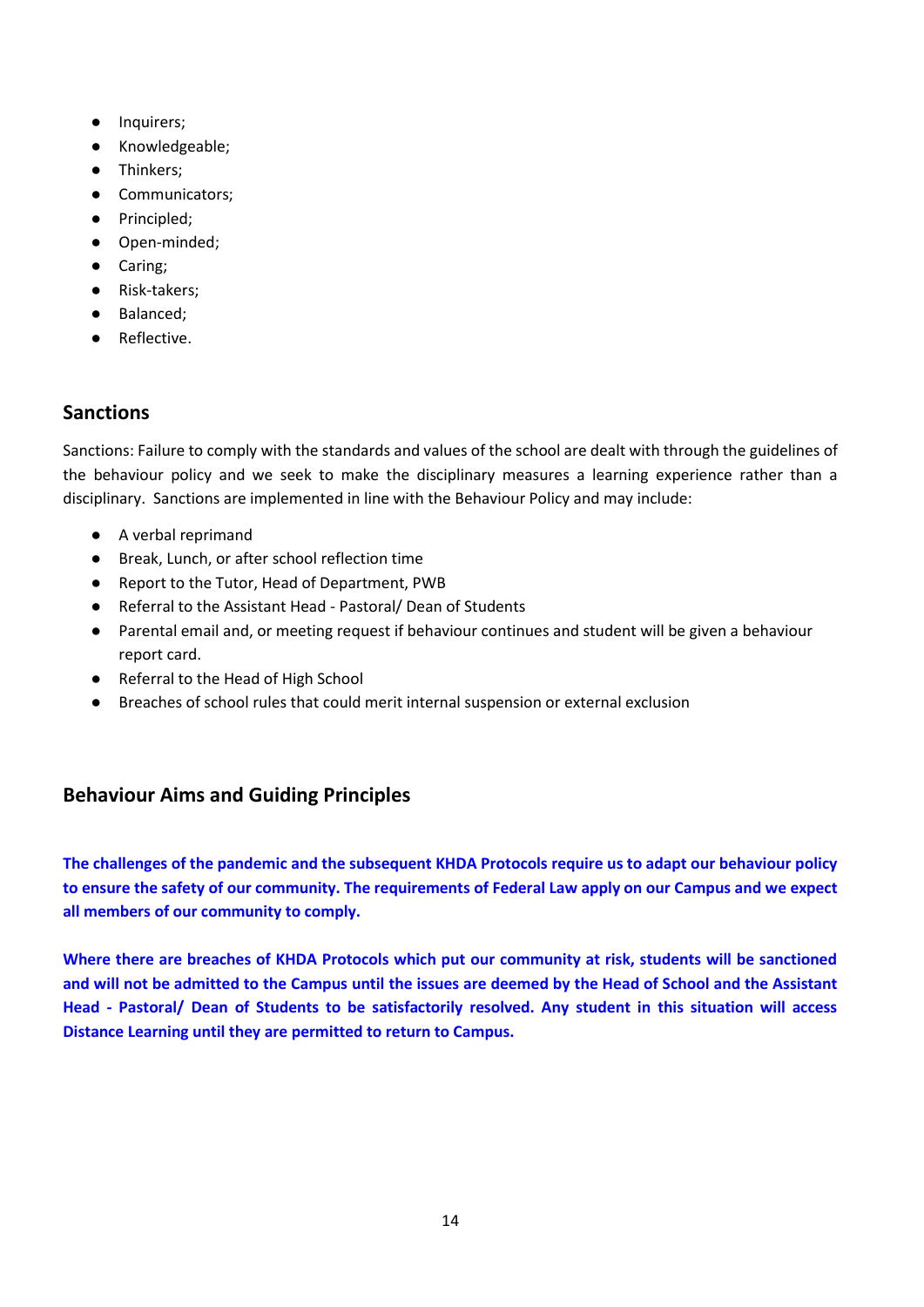#### **Aim:**

To enable students to reach their true potential through a supportive environment, which encourages students to develop the attitudes found in the IB Learner Profile. The school is dedicated to creating a positive learning environment for all. The school expects all students to be positive contributing members to the school community, with respect towards other students and teaching staff.

#### **GUIDING PRINCIPLES FOR BEHAVIOUR MANAGEMENT**

The management of student behaviour at EISJ is based on the following principles that guide all decisions on how to approach problems with behaviour:

**Individualism**: All students are individuals and respond to different situations in different ways. We consider all circumstances before deciding what is best for the student and for our community. As with any society or community, we do need clear rules to live and work by, so that everyone understands what is expected of them. We also have a clear sanctions ladder so that we can ensure fairness in what can often be challenging and complex circumstances. Please do understand that when sanctions are applied, this is after much consideration and investigation: please support us by ensuring your child sees that we are working in partnership to enable them to grow.

**Strengths:** We create the conditions for students to see and feel real success. Students' interests and strengths are identified from the start and incorporated into their learning to ensure a sense of positive participation and fulfilment.

*'Students achieve when they can'***:** No healthy student wants to fail or to get into trouble, but behaviour is a skill. We need to model and teach good behaviour to the individual. We support and teach academically, and we must support and teach behaviourally, not just punish. That is not to say that sanctions can't be applied - sometimes they must - but we always ask the question, *'will these sanctions help the student do better in the future?'*

**Belonging:** We all need to belong. We foster a sense of belonging both in and out of the classroom.

**Self-Motivation:** Giving 'carrots and sticks' for behaviour simply makes students good at getting carrots and sticks. To create long-term success, we foster an environment that builds self-motivation: students doing the right thing because it is the right thing to do.

**Everyone makes mistakes:** We all make mistakes. But we need to take responsibility for them, make things right, and work to ensure the same mistake doesn't happen twice. Students need to grow behaviourally as they grow academically. It's very rare for any student to receive a 7 in any subject without guidance, nurturing and being able to recognize where they have gone wrong: behaviour is no different.

# **'BRING YOUR OWN DEVICE' (BYOD)**

Emirates International School – Jumeirah is dedicated to providing a learning environment where students use appropriate technology in order to enhance learning, and connect locally and globally. We ensure that all students, staff and guests have access to high-speed internet in all areas of the school. The BYOD (Bring Your Own Device) policy has been developed to ensure that all members of the community are given the opportunity to develop the necessary skills and literacy to thrive in the digital age. Student-centred learning is a key value of any IB World School and BYOD helps support this philosophy by giving students more opportunities to take responsibility for their own learning and to develop the attributes of the IB Learner Profile.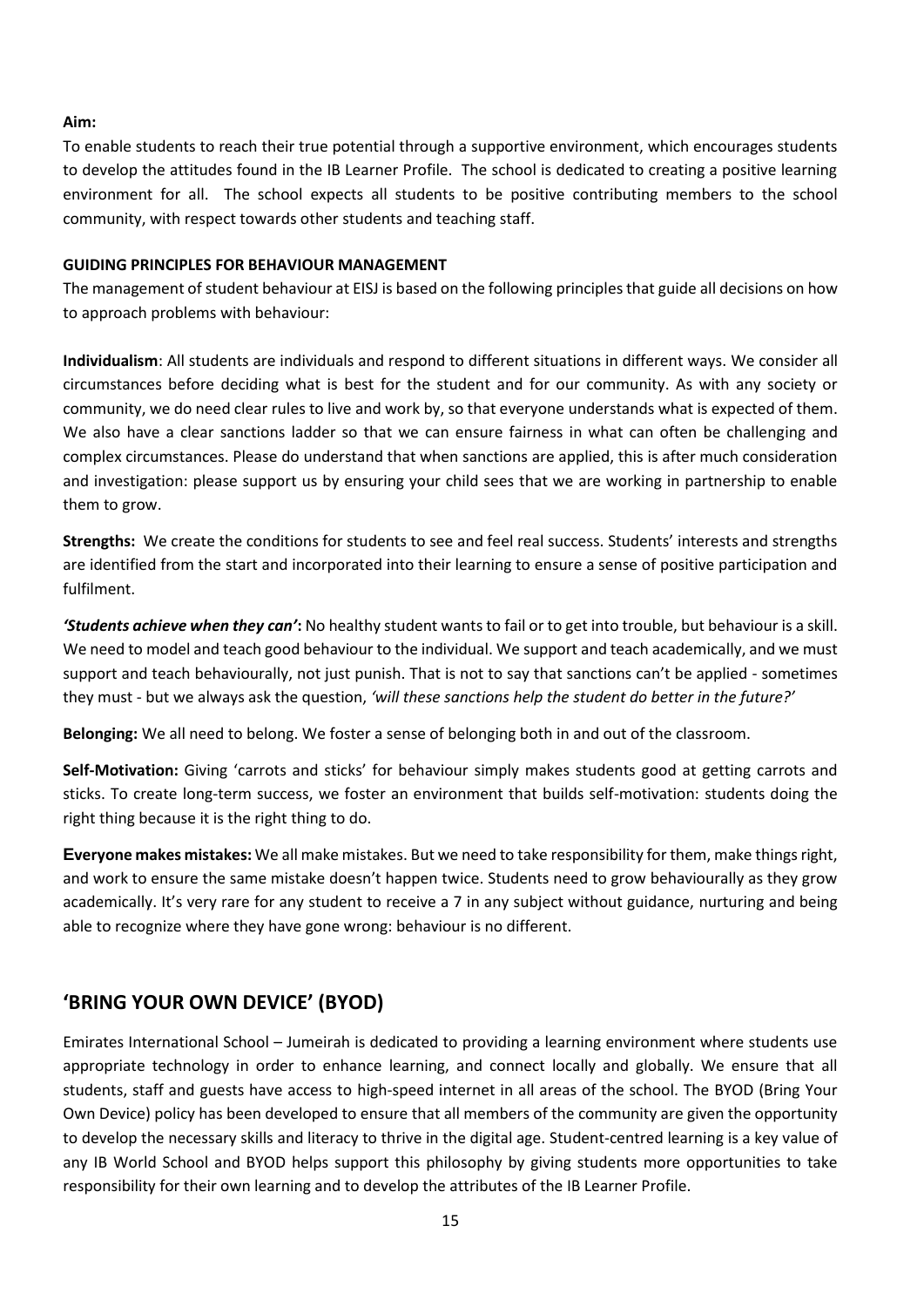#### **How does BYOD support learning?**

Our aim at EIS-J is for students to learn *with* technology, rather than learning *from* technology. The use of BYOD supports learning skills including:

- Accessing, filtering and processing information
- Planning and organizing
- Making choices and decisions
- Facing challenges and problem solving
- Risk-taking and overcoming challenges
- Collaborating and sharing
- Communicating
- Being creative and innovative
- Reflecting

This policy applies to any device that is not school owned or supplied, and is used to access the school wireless network. The purpose of this policy is to establish clear guidelines and procedures when students use their own devices in school, to ensure the safe use and the integrity of the EIS network.

Students bring a tablet device of their own to classes and other activities to enhance their learning.

All students are required to sign the Bring Your Own Device policy.

**Smartphones/Mobile Phones** Smartphones are not considered a suitable device for most classroom learning due to screen size, storage limitations, and function restrictions. Smartphone/mobile phones may be brought to school but must be powered off and stored in the student's backpack or locker during school hours. This includes during break and lunchtimes. **Students seen with their smartphone/mobile out during school hours will have it taken from them** and it will be given to the Dean of Students for safe storage until the end of that day. Repeat offenders will face longer and/or other sanctions.

Occasionally teachers may allow the use of a smartphone/mobile phone for recording or other circumstances. **Students must only use their smartphone/mobile phone for the purpose and time stated by that teacher.** 

Please see the BYOD Policy for further details.

*Students who misuse their phones or other devices at any time will be subject to sanctions as indicated in the Behaviour Policy.*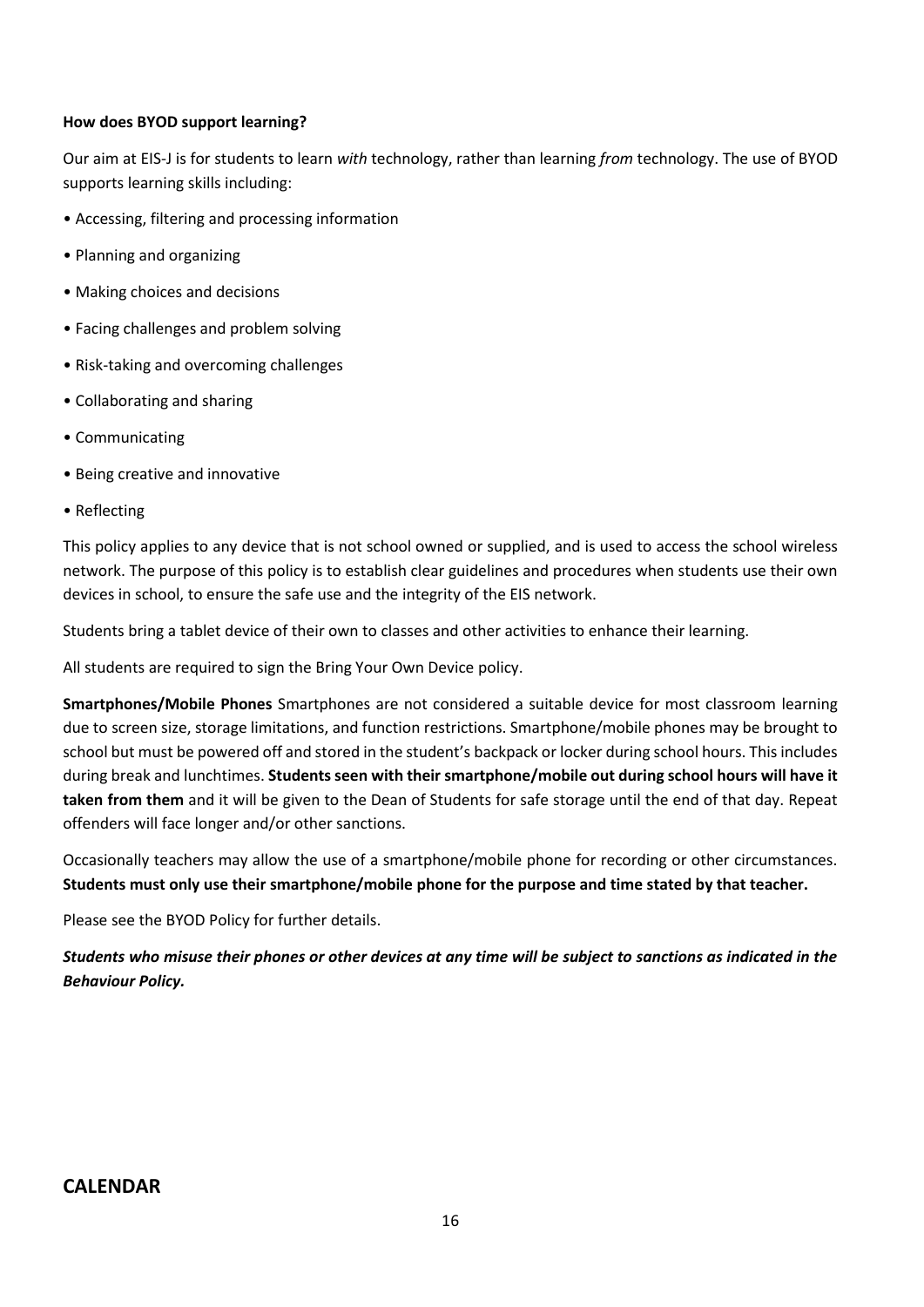# **EISJ 2021 -2022 Calendar Sunday 15th August: Principal, Heads of School, Deputy Heads of School return Monday 16th August SLT return Sunday 22nd August All teachers (new and existing) Induction Week Term 1 Sunday 29th August 2021 New students Orientation: Year 7; students new to EISJ 30th August All students Tuesday 19th - Thursday 21st October (inclusive) 2021 Mid Term Break Thursday 21st October 2021 Prophet's birthday\* (PBUH) Tuesday 30th November 2021 Commemoration Day\* (not a holiday) Thursday 2nd December 2021 National Day\* Thursday 9th December 2021 Last day of Term 1 for Students Friday 10th December 2021 - Saturday 1st January 2021 (inclusive) : Winter Break Term2 Sunday 2nd January 2022 First day of Term 2 Sunday 13th to Tuesday 15th (inclusive) February 2022 Mid Term break March 2022 Isra'a Wal Miraj\***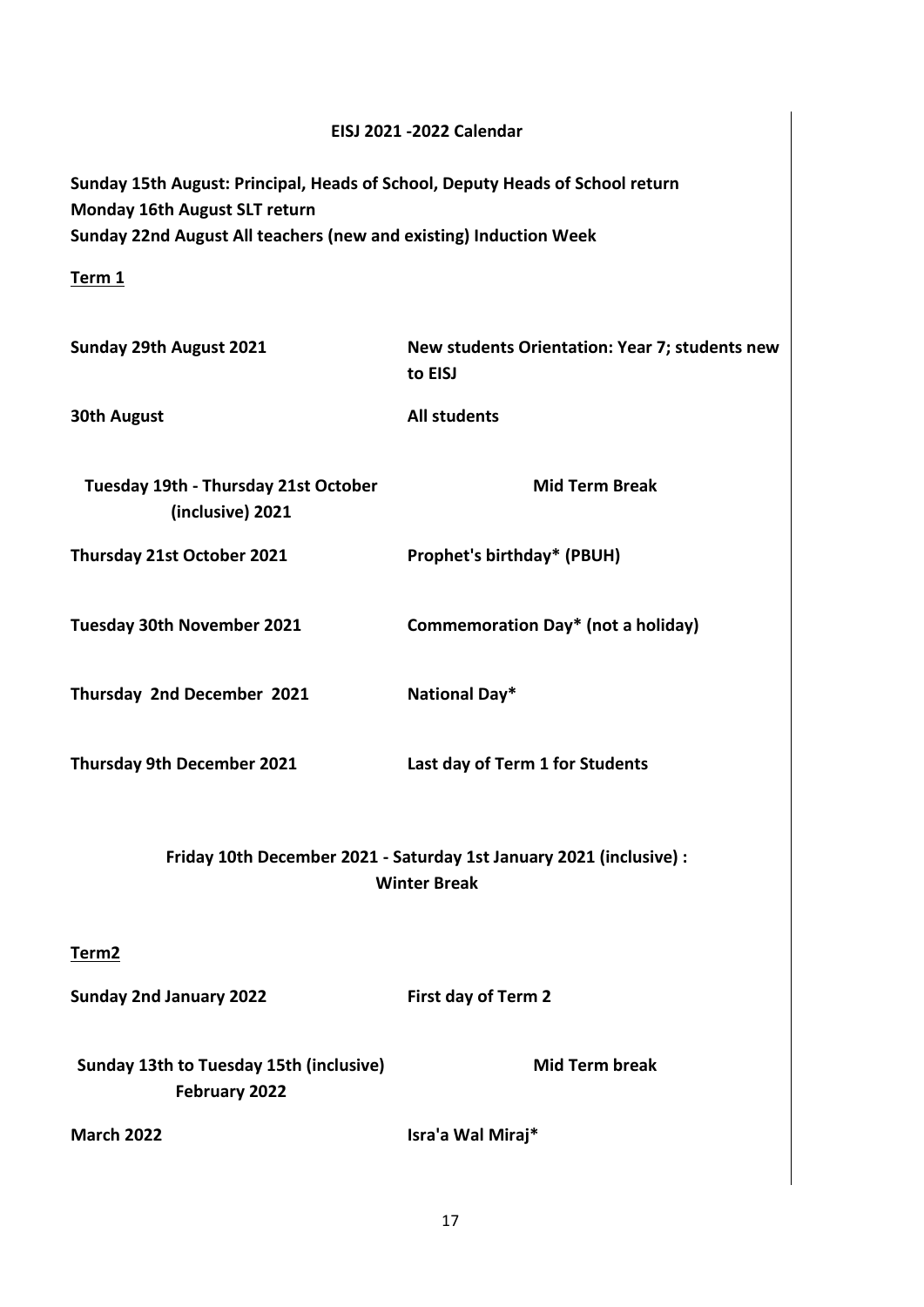**Thursday 24th March 2022 Last day of Term 2 Friday 25th March - Saturday 9th April 2022 (inclusive): Spring Break for Students Term 3 Sunday 10th April 2022 First day of Term 3 1st - 2nd April 2022 Ramadan begins\* 30th April 2022 End of Ramadan \* Thursday 30th June 2022 Last Day of the Academic Year**

**\* Subject to Federal Announcement/ Lunar Calendar** 

#### **CAMPUS SAFETY**

**Due to KHDA restrictions, parents are currently not allowed to enter the Campus. This is to ensure the safety of our school community. Please support us in this, and use other means to contact teachers and school leaders. As far as possible, meetings will be conducted on Zoom or a similar platform until KHDA restrictions are lifted.** 

Students' safety and security are the School's top priorities. To maximise security, all parents are issued with ID cards and these must be worn at all times when entering campus. All those not wearing ID will be asked to sign in at the Security Guard before entering, and to wear a Visitor ID when on campus. Please do not be offended if you are challenged by staff on Campus when you are not wearing ID: we are doing this to keep your children safe.

Parents are requested not to approach or talk to a child who is not your own. If you wish to comment on something that is happening inside school, please discuss this with a member of staff, and not a student.

Parents/ Visitors may not enter the professional environment of the teacher without an appointment.

If the fire alarm goes off while you are on campus, follow the instructions of the Security or the teachers. You will not be able to leave the building until the 'All Clear' is given. If you have signed in to School, we need to be able to account for your safety during any emergency situation. If you leave the Campus when an alarm sounds, we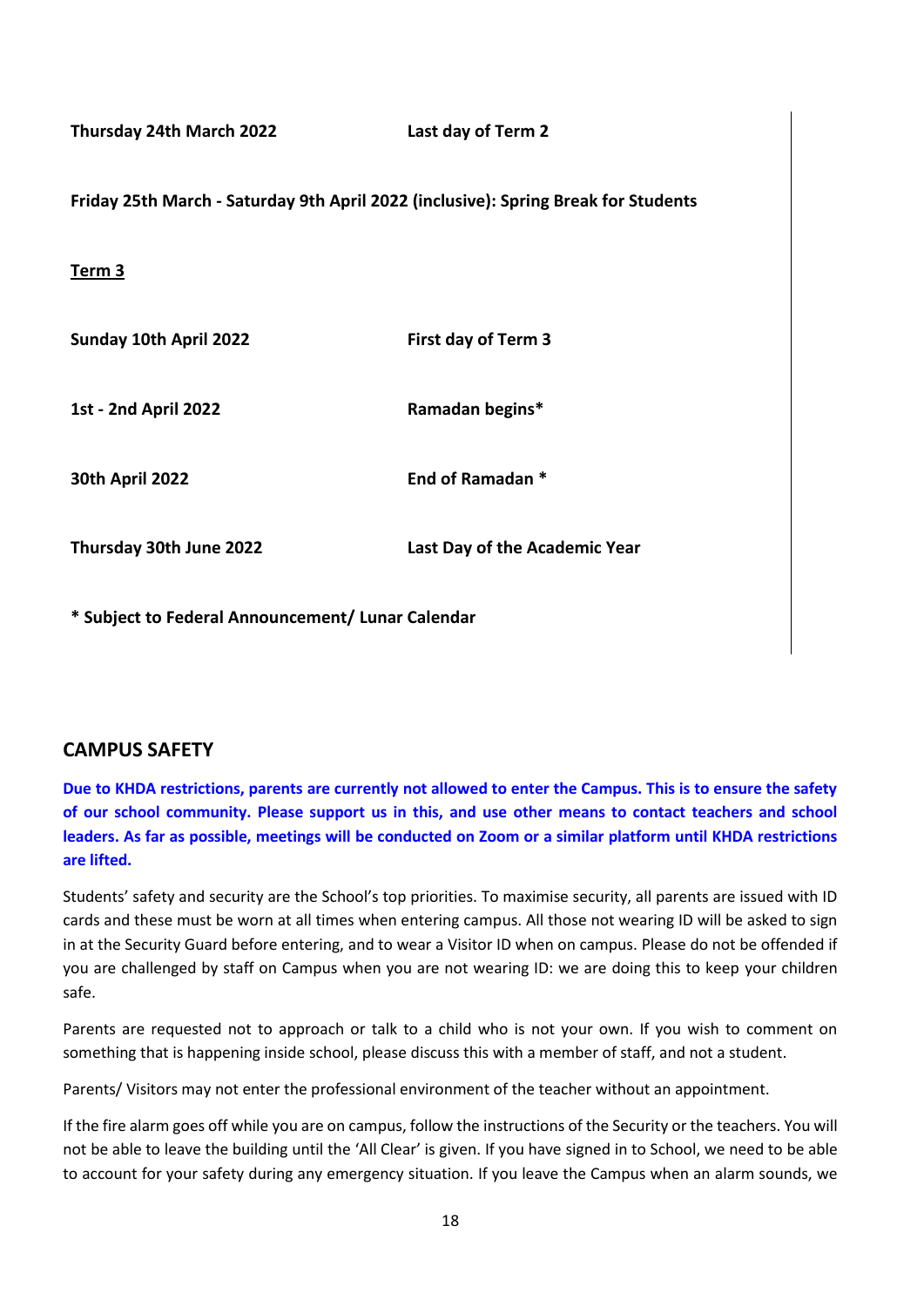have no way of knowing for certain that you have left and lives may be put at risk while we look for you. Thank you in advance for your understanding in these situations.

EIS-J has a lockdown policy which is intended to protect the school community at times when it could be unsafe to be out and about on campus. If you are visiting school when a lockdown occurs, it is essential that you comply with the instructions of the person with whom you are meeting. The lockdown procedures are practised periodically, as are the fire evacuation procedures.

During emergency evacuations, our priority will be to preserve life and prevent injury. In the event of an emergency evacuation or a lockdown, KHDA covid protocols regarding health and safety will inevitably be secondary to the demands of the situation.

#### **Video and photographs**

To safeguard the privacy of all students at the school, parents/ visitors are not permitted to take photographs in classrooms or around the campus grounds. There will be occasions when this is permissible - such as school productions. You will be advised at such times.

We do take photographs in School, for example, to celebrate success or to share what's happening in our classrooms. If you do not want your child to appear in photographs, please email the HS Secretary so that our teachers can be informed.

# **COMMUNICATIONS**

EISJ has an open door policy and welcomes parents to make an appointment to meet with a teacher or member of the Senior Leadership Team. Please do keep in mind that the teacher you would like to see could be teaching so email them well ahead of time to make an appointment. All teacher email addresses are available through your child's Managebac account.

Please do also trust us with regards to who might be able to provide you with the most help in any situation.

Our teachers work very hard to ensure your children get the best support. We are committed to the wellbeing of all of our staff, so please do not be offended if you do not receive a reply to an email sent over the weekend, or out of hours.

A weekly newsletter from the Head of High School is sent to all parents each Thursday. We also make regular use of Twitter, Facebook and Instagram to share information and celebrate success. You can find our social media accounts at:

Twitte[r https://twitter.com/EIS\\_Jum](https://twitter.com/EIS_Jum)

Instagram<https://www.instagram.com/eisjumeirah/>

Facebook [www.facebook.com/eisjumeirah](http://www.facebook.com/eisjumeirah)

We hold parent coffee mornings, focus groups and information sessions throughout the year. You will always receive email notifications of these.

Parent - Student - Teacher Conferences take place throughout the year. Again, details will come to you via email.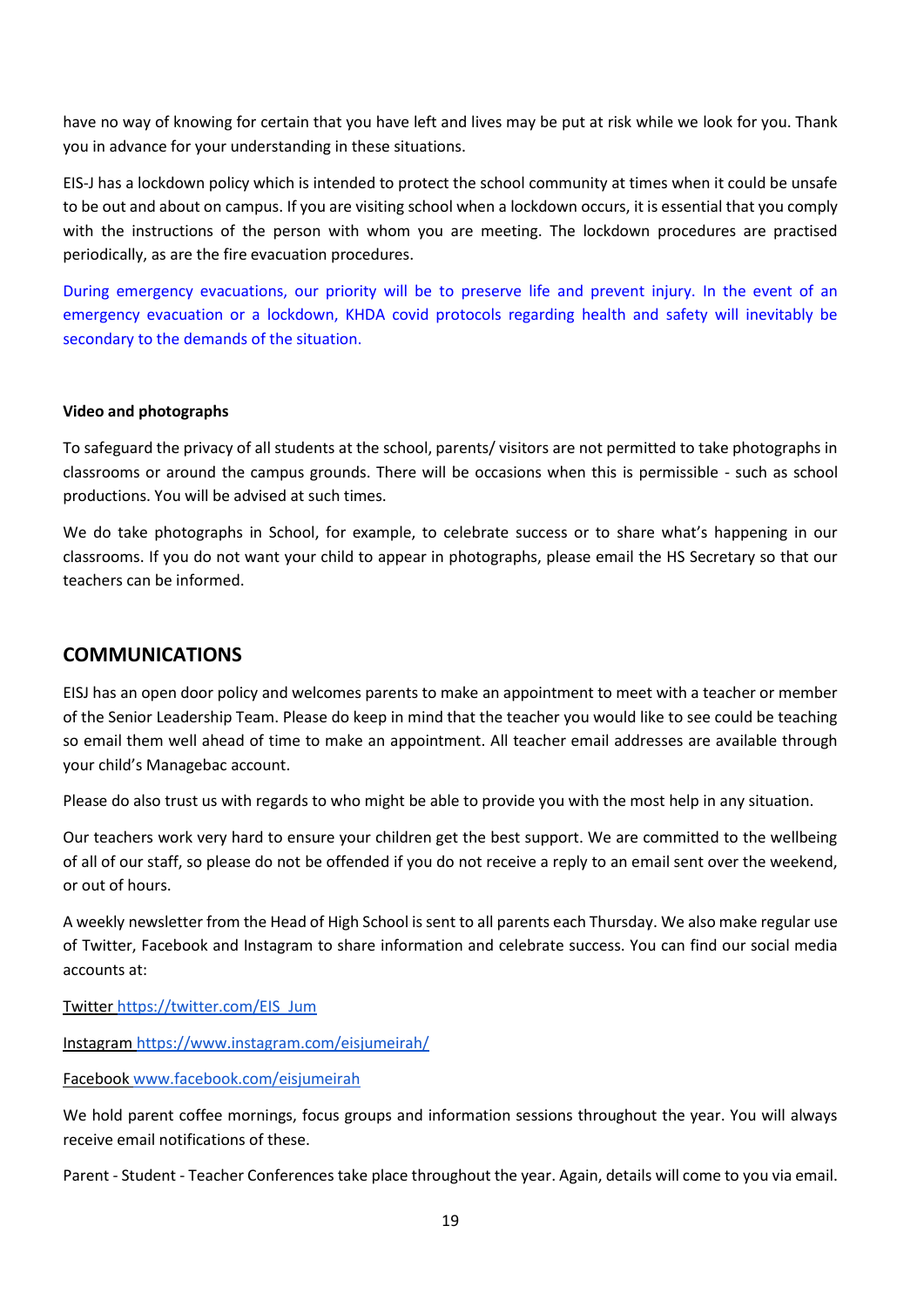# **CONTACT DETAILS - students and parents**

Please ensure we hold up to date contact details for the family. It is important that we are able to reach you quickly in the event of an emergency. Teachers will also want to contact you to talk about your child's progress or to discuss concerns. If you change your email address or telephone numbers, inform the HS Secretary and your child's Progress Leader so that our systems can be updated. We routinely use the first contact number that you provide so ensure this number belongs to someone who is generally able to receive calls. Please also ensure that we have at least two phone numbers for you.

# **CONTACT DETAILS - contacting School**

As a parent, your first ''port of call'' in High School is your child's form teacher and then the Progress and Wellbeing Leader. Contact details for relevant teachers can be found easily on Managebac.

Progress and Wellbeing Leaders for 2021/ 2022 are:

- Year 7 and 8 Ms Kate O'Mahoney [kmahoney@eischools.ae](mailto:kmahoney@eischools.ae)
- Years 9 and 10 Mr Ryan Buckman [rbuckman@eischools.ae](mailto:rbuckman@eischools.ae)
- Year 11 Ms Ailbhe Lowney alowney@eischools.ae
- Year 12 and 13 Mr Rob White [rwhite@eischools.ae](mailto:rwhite@eischools.ae)

The next step is to contact the Assistant Head - Pastoral/ Dean of Students, Joe Williams [jwilliams@eischools.ae](mailto:jwilliams@eischools.ae)

If the issue is a subject matter, please contact the subject teacher and then the Subject Leader/ Head of Department directly.

Where an issue is not resolved at this level, the next step is to contact the appropriate IB Programme Coordinator:

- IB MYP Coordinator Ms Sabina Pecoraro [nsabina@eischools.ae](mailto:nsabina@eischools.ae)
- IB DP Coordinator Ms Nausheen Ari[f narif@eischools.ae](mailto:narif@eischools.ae)
- IB CP Coordinator Mr Wissam Yahy[a wyahya@eischools.ae](mailto:wyahya@eischools.ae)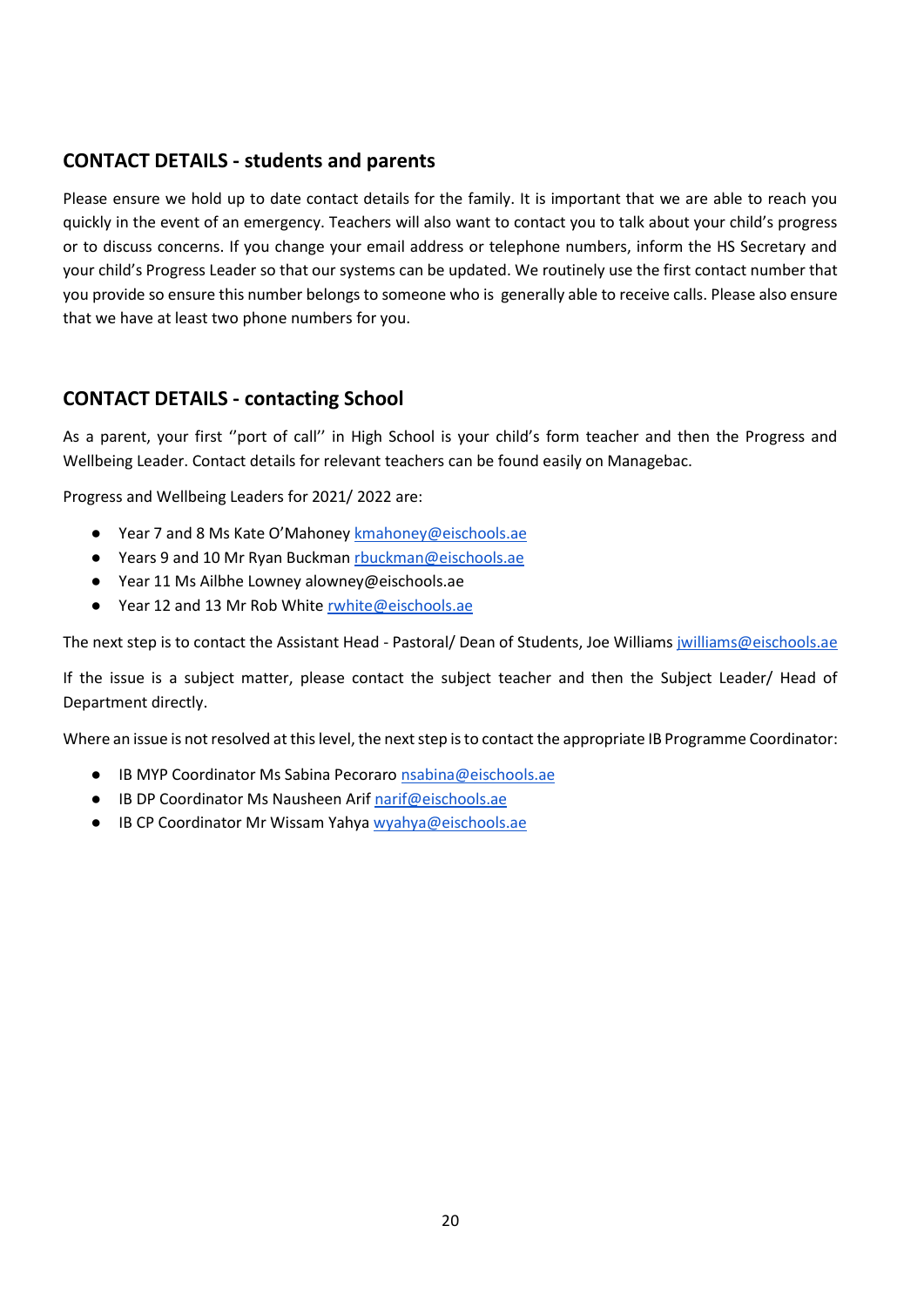#### **Contact details for teachers**

Our teachers spend most of their time in School working alongside your children. This means they are not usually available to check emails several times throughout the day so please do understand if an email is not immediately answered. School emails should be used to contact teachers. Teachers are not allowed to share their personal email; their cellphone number; or their WhatsApp number with you.

| <b>Teacher</b>         | <b>Role/Subject</b>                 | <b>EISJ</b> email address |
|------------------------|-------------------------------------|---------------------------|
| Mr Abdelsalam          | Arabic A                            | aelabbasi@eischools.ae    |
| Ms Mushira Salama      | Head of Arabic A                    | msalama@eischools.ae      |
| Mr Ramadan             | Arabic A                            | rsayed@eischools.ae       |
| Mr Ashrf               | Arabic A                            | aisaid@eischools.ae       |
| Ms Hala                | <b>Head of Arabic B</b>             | hmoustafa@eischools.ae    |
| Mr Maher Morsy         | Arabic B                            | mmorsy@eischools.ae       |
| Ms Faten Elkouni       | Arabic B                            | felkouni@eischools.ae     |
| Ms La Tanya Rhooms     | Arts/Drama                          | Irhooms@eischools.ae      |
| Ms Nooreen Rahemtullah | <b>HoD Arts</b>                     | nrahemtullah@eischools.ae |
| Ms Deb Drury           | Arts/Music                          | ddrury@eischools.ae       |
| Ms Katherine McDonald  | Arts/ Visual Art                    | kdonald@eischools.ae      |
| Ms Karen Ledwith       | Arts/ Visual Art                    | kledwith@eischools.ae     |
| Ms Eileen Gorman       | <b>Business &amp; Economics</b>     | egorman@eischools.ae      |
| Mr Eoin Malone         | <b>Business &amp; Economics</b>     | emalone@eischools.ae      |
| Mr Luke Murdoch        | <b>HoD Business &amp; Economics</b> | Imurdoch@eischools.ae     |
| Ms Ayisha Ahmed        | <b>Business &amp; Economics</b>     | aahmed@eischools.ae       |
| Mr Alan Kaid           | Design/Food & Nutrition             | akaid@eischools.ae        |
| Mr Ganga Senghazani    | Design                              | gangadharan@eischools.ae  |
| Ms Jaseentha Jacob     | Design                              | jjacob@eischools.ae       |
| Mr PV Muneem           | Design                              | pmuneem@eischools.ae      |
| Ms Nausheen Arif       | IB DP Coordinator & Design          | narif@eischools.ae        |
| Ms Sabina Pecoraro     | IB MYP Coordinator & Design         | nsabina@eischools.ae      |
| Ms Sairah Shaukhat     | Assessment Coordinator &<br>Design  | sshaukhat@eischools.ae    |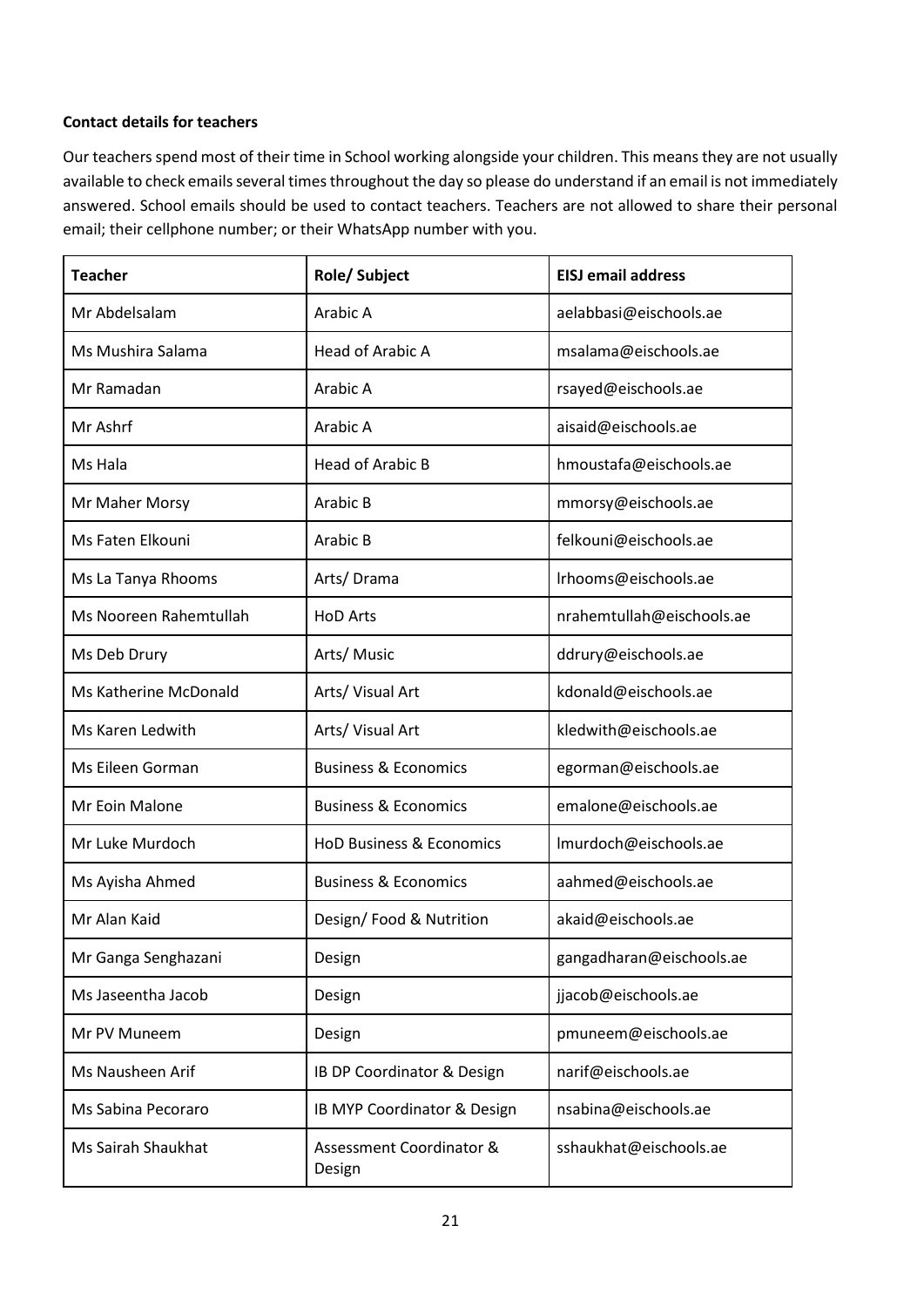| Ms Angela Hargett          | English                                                      | ahergett@eischools.ae   |
|----------------------------|--------------------------------------------------------------|-------------------------|
| Ms Di Hubbard              | Second in English; Literacy<br>Coordinator; Yearbook         | dhubbard@eischools.ae   |
| Ms Emer Kearney            | MUN Coordinator & English                                    | ekearney@eischools.ae   |
| Ms Laura Conneally         | HoD English                                                  | lconneally@eischools.ae |
| Ms Lizzie Teymourian       | English                                                      | tbc                     |
| Ms Aisling O'Toole         | English                                                      | tbc                     |
| Ms Christine Jablonski     | English                                                      | cjablonski@eischools.ae |
| Mr Rob White               | Progress & Wellbeing Leader<br>years 12 & 13/ English        | whiter@eischools.ae     |
| Ms Sofia Cox               | English                                                      | scox@eischools.ae       |
| Ms Emma Walsh              | <b>MYP Personal Project</b><br>Coordinator<br>I&S/ Geography | ewalsh@eischools.ae     |
| Ms Liz Weeks               | HoD I&S                                                      | eweeks@eischools.ae     |
| Mr Raheam Amon Ra          | I&S/ Geography                                               | tbc                     |
| <b>Ms Harriet Chadwick</b> | <b>TOK Coordinator</b><br>I&S Global Politics/ Humanities    | hchadwick@eischools.ae  |
| Mr Oliver Baya             | <b>MYP SA Coordinator</b><br>I&S Global Politics/ Humanities | owanje@eischools.ae     |
| Ms Jess Ricketts           | I&S/History                                                  | jricketts@eischools.ae  |
| Mr Abdelbary               | <b>Islamic Studies</b>                                       | aabdelbary@eischools.ae |
| Mr Ahmed Hamed             | <b>Islamic Studies</b>                                       | asayed@eischools.ae     |
| <b>Ms Manal Fares</b>      | <b>Islamic Studies</b>                                       | mmahmoud@eischools.ae   |
| Mr Mohamed ElAwadi         | <b>HoD Islamic Studies</b>                                   | meelawadi@eischools.ae  |
| Mr Jose Hernandez          | Language Acquisition                                         | jhernandez@eischools.ae |
| Mr Rachid El Gmori         | Language Acquisition                                         | rgomri@eischools.ae     |
| Mr Steve Wellman           | Language Acquisition & Arts/<br>Music                        | swellman@eischools.ae   |
| Ms Steph Ansell            | HoD Language Acquisition                                     | sansell@eischools.ae    |
| Mr Soifidine Ali           | Language Acquisition                                         | sali@eischools.ae       |
| Ms Cristina Velazquez      | SENCO/ Inclusion Leader                                      | cvelazquez@eischools.ae |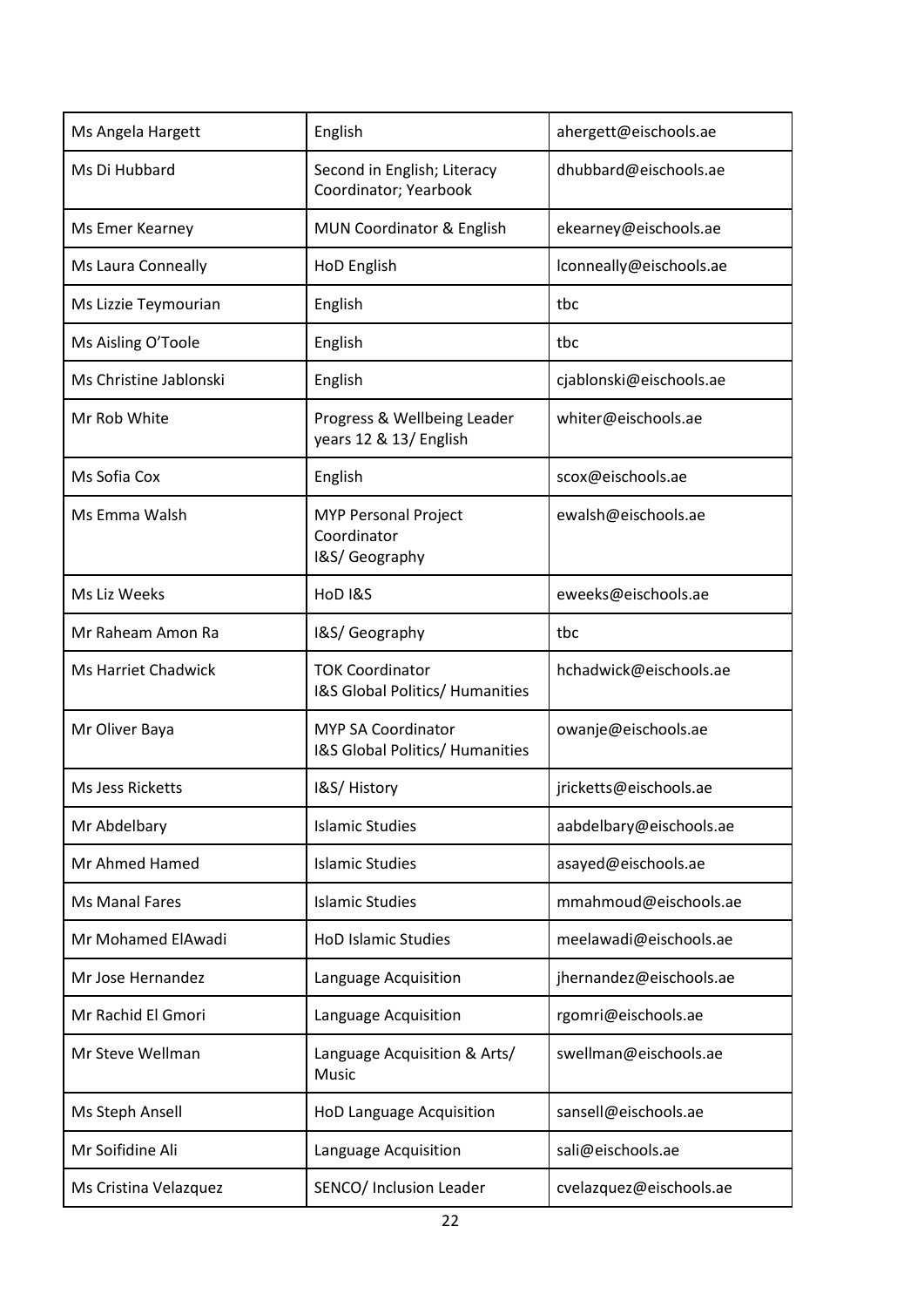| Ms Sophia Veroni  | Inclusion                                                                         | everoni@eischools.ae   |
|-------------------|-----------------------------------------------------------------------------------|------------------------|
| Ms Sana Sheikh    | Inclusion                                                                         | ssheikh@eischools.ae   |
| Ms Padmini Japal  | Mathematics                                                                       | tbc                    |
| Mr Dylan Ragi     | D of E Coordinator<br>Mathematics                                                 | dragi@eischools.ae     |
| Mr James McGrath  | Mathematics                                                                       | mcgrathj@eischools.ae  |
| Ms Kate O'Mahoney | PWB Years 7 & 8<br>Mathematics                                                    | kmahoney@eischools.ae  |
| Ms Nezha Zahrane  | Mathematics                                                                       | tbc                    |
| Ms Niccole Franc  | <b>CAS Coordinator</b><br>Mathematics                                             | nfranc@eischools.ae    |
| Ms Roopa Kannan   | Mathematics                                                                       | rkannan@eischools.ae   |
| Ms Rositta Xavier | <b>HoD Mathematics</b>                                                            | rxavier@eischool.ae    |
| Ms Varsha Kumar   | <b>Second in Mathematics</b>                                                      | vkumar@eischools.ae    |
| Ms Caroline Ogun  | HoD Physical & Health<br>Education                                                | cogun@eischools.ae     |
| Mr Rob Cross      | Physical & Health Education                                                       | rcross@eischools.ae    |
| Mr Ryan Buckman   | PWB Years 9 & 10<br>Physical & Health Education                                   | rbuckman@eischools.ae  |
| Ms Hannah Wakelin | <b>ASA Coordinator</b><br><b>House Coordinator</b><br>Physical & Health Education | hwakelin@eischools.ae  |
| Mr Joe Williams   | Assistant Head Pastoral (Dean of<br>Students)/ Physical & Health<br>Education     | jwilliams@eischools.ae |
| Ms Ailbhe Lowney  | PWB Year 11<br>Science/ Chemistry                                                 | alowney@eischools.ae   |
| Ms Amina Haider   | Extended Essay Coordinator/<br>Science/ Biology                                   | ahaider@eischools.ae   |
| Mr Johan Swartz   | <b>STEM Coordinator</b><br>Science/ Physics                                       | jswartz@eischools.ae   |
| Ms Katie Crowley  | Science/Biology                                                                   | kcrowley@eischools.ae  |
| Ms Lopa Bhatt     | <b>HoD Science</b>                                                                | lbhatt@eischools.ae    |
| Ms Salma Dalmar   | Science/ Biology                                                                  | sdalmar@eischools.ae   |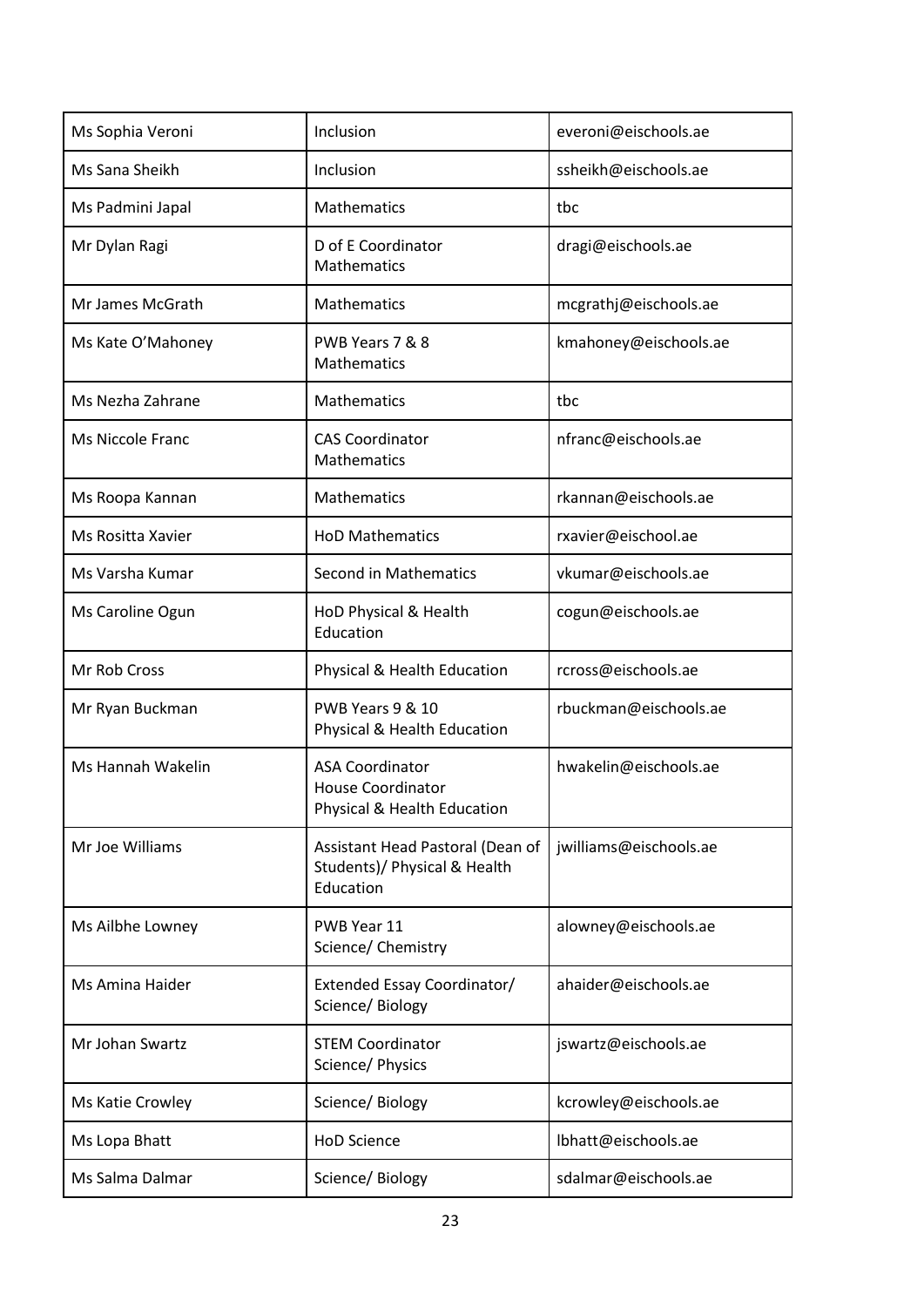| Ms Meryam Elmir      | Science/ Physics                              | melmir@eischools.ae     |
|----------------------|-----------------------------------------------|-------------------------|
| Ms Rajaa Kassem      | Science/ Biology                              | rkassem@eischools.ae    |
| Ms Shamsa Kabir      | Second in Science                             | skabir@eischools.ae     |
| Ms Sirrvet Bukhari   | Science/Biology                               | sbukhari@eischools.ae   |
| Mr Wissam Yahya      | <b>IB CP Coordinator</b><br>Science/Chemistry | wyahya@eischools.ae     |
| Ms Fatima Tassaver   | Science/Chemistry                             | tbc                     |
| Dr Rose Kamath       | <b>HS Counsellor</b>                          | rkamath@eischools.ae    |
| Ms Sheetal Fernandes | <b>HE Adviser</b>                             | sfernandes@eischools.ae |
| Mr Neil Murphy       | <b>HS Deputy Head</b>                         | nmurphy@eischools.ae    |
| Ms Wendy Feherty     | HS Head                                       | wfeherty@eischols.ae    |

# **COVID PROTOCOLS**

KHDA has issued detailed protocols for all schools in Dubai. These protocols can be found as an Appendix at the end of the Handbook.

# **DISTANCE LEARNING**

#### **As per KHDA guidelines, all learning will take place face to face from 3rd October.**

For 21/22, **our main educational model is Face to Face.** For students unable to attend school for face-to-face lessons due to covid-related health issues, hybrid learning will be offered. Teachers will continue to use Managebac as the platform for sharing resources, collecting class and homework and providing feedback to students.

From the start of term, students will also use parts of Google's *G Suite for Education* as an education technology tool to bridge the gap between face-to-face and Distance Learning so that all students are provided with the opportunity to experience a first-class education.

Distance Learning students will have access to class materials during lessons and they will be able to contact their teachers for clarification and to ask questions in real time.

Students opting for Distance Learning are as important to our school community as those receiving face-to-face; the provision for continued Distance Learning will ensure that all students are sufficiently looked after from both a wellbeing and academic perspective, so they can return to school having made progress with their studies throughout the year.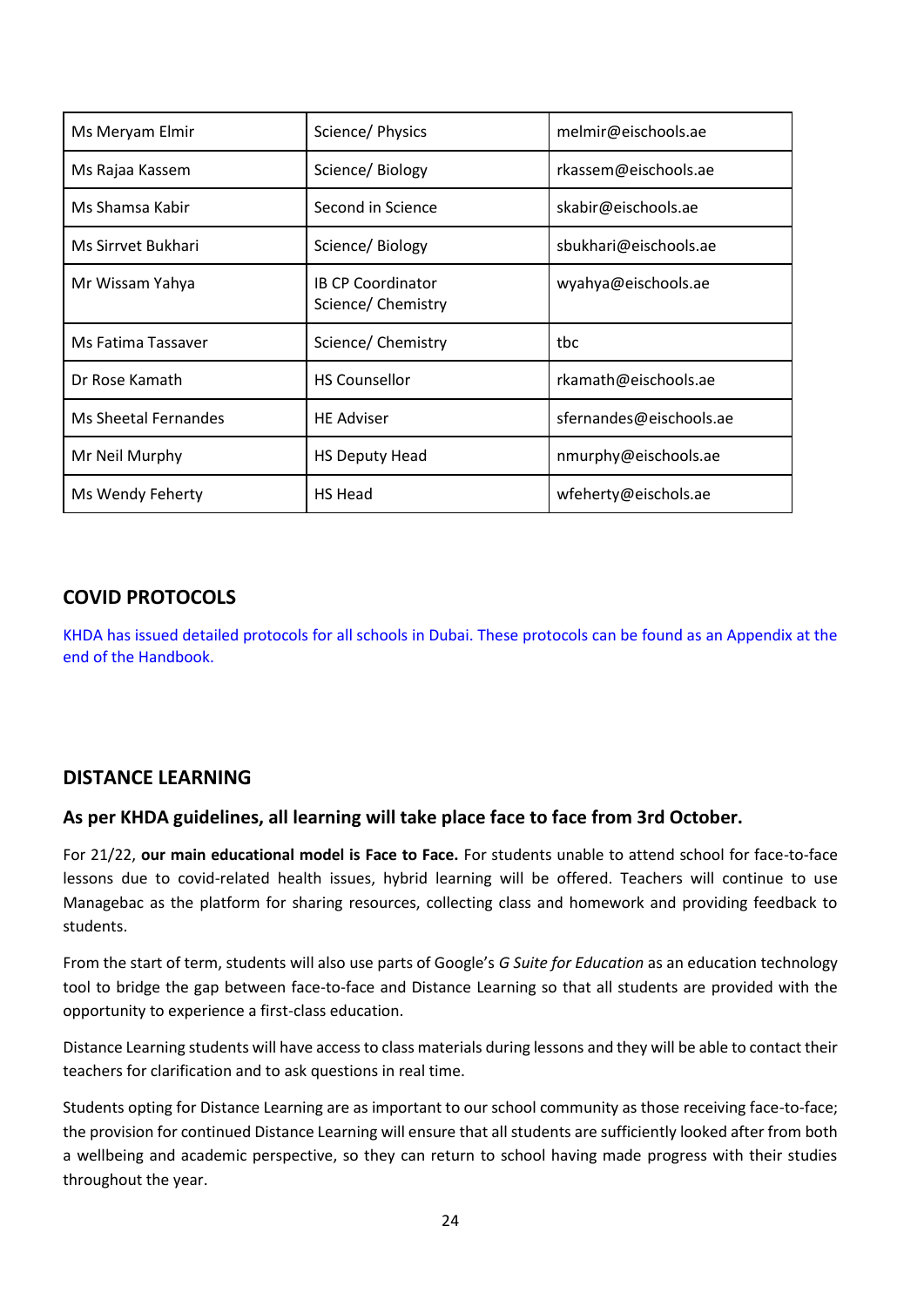# **EMERGENCY EVACUATION AND LOCKDOWN**

Termly drills take place on Campus. If this happens when you are on Campus, it is imperative you follow the instructions of EIS-J staff who will be acting in your best interests.

EIS-J has a lockdown policy which is intended to protect the school community at times when it could be unsafe to be out and about on campus. If you are visiting school when a lockdown occurs, it is essential that you comply with the instructions of the person with whom you are meeting. The lockdown procedures are practised periodically, as are the fire evacuation procedures.

During emergency evacuations and lockdown, our priority will be to preserve life and prevent injury. In the event of an emergency evacuation or a lockdown, KHDA protocols regarding health and safety will inevitably be secondary to the demands of the situation.

# **GL Assessment**

#### **National Agenda Parameter Testing ( NAP Testing)**

As you are aware, every school in the UAE has to comply with various KHDA mandatory testing throughout the year in order to meet the National Agenda Parameter (NAP).

The below table will help as an initial guide to the NAP testing that will take place. Please be advised that this can be subject to change from KHDA. We will endeavour to keep you updated. Your child is expected to comply with testing and attendance is encouraged.

For questions relating to GL tests and their results, contact the Assessment Coordinato[r sshaukhat@eischools.ae](mailto:sshaukhat@eischools.ae)

Please note that this table does not indicate the IB subject specific dates for any testing, for which you should refer to the relevant IB Handbook and Coordinator.

- IB MYP Coordinator [nsabina@eischools.ae](mailto:nsabina@eischools.ae)
- IB DP Coordinator [narif@eischools.ae](mailto:narif@eischools.ae)
- IB CP Coordinator [wyahya@eischools.ae](mailto:wyahya@eischools.ae)

**If you have opted for Distance Learning your child will be required to attend school for the purpose of the testing time as prescribed by KHDA. Please be assured that your child's health and safety remain our top priority.** 

| Year | Test | Date |
|------|------|------|
|      |      |      |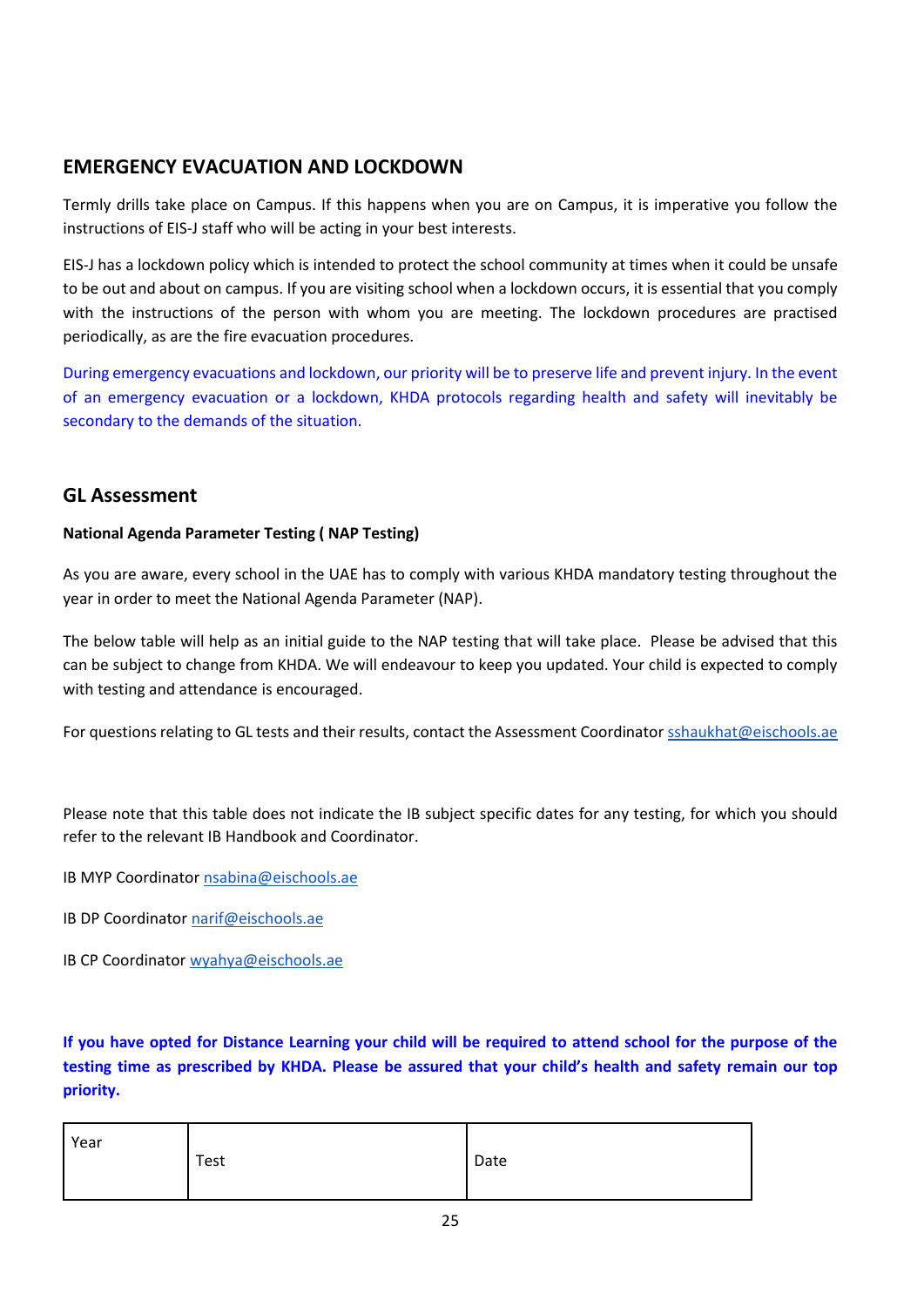| $\overline{7}$ | Progress tests in English, Maths and<br>Science | WC 20 <sup>th</sup> September<br>WC 13 <sup>th</sup> September: Students will be<br>carrying out in-class intervention for GL<br>Progress |
|----------------|-------------------------------------------------|-------------------------------------------------------------------------------------------------------------------------------------------|
|                | Arabic A IBT                                    | <b>TBC</b>                                                                                                                                |
|                | <b>Reading Test NGRT GL</b>                     | <b>TBC</b>                                                                                                                                |
|                | CAT (diagnostic testing)                        | September 2020                                                                                                                            |
|                | PASS (wellbeing survey)                         | $W/C$ 13 <sup>th</sup> September                                                                                                          |
| 8              | Progress tests in English and Maths             | WC 20 <sup>th</sup> September<br>WC 13 <sup>th</sup> September students will be<br>carrying out in-class intervention                     |
|                | Arabic A IBT                                    | <b>TBC</b>                                                                                                                                |
|                | Reading Test NGRT GL                            | <b>TBC</b>                                                                                                                                |
|                | PASS (wellbeing survey)                         | W/C 13 <sup>th</sup> September                                                                                                            |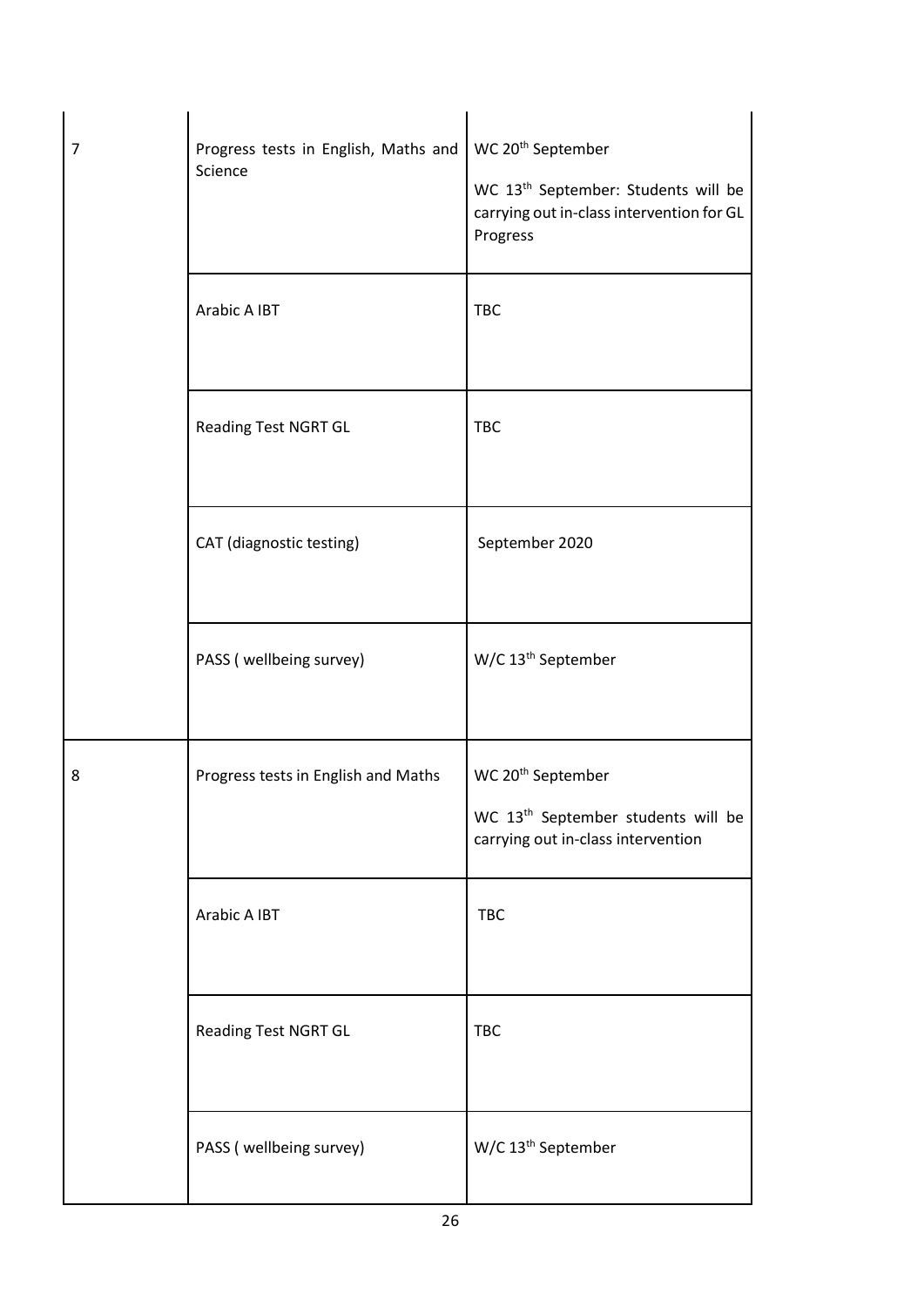| 9  | Progress tests in English and Maths | WC 20 <sup>th</sup> September<br>WC 13 <sup>th</sup> September students will be<br>carrying out in-class intervention |
|----|-------------------------------------|-----------------------------------------------------------------------------------------------------------------------|
|    | Arabic A IBT                        | <b>TBC</b>                                                                                                            |
|    | Reading Test NGRT GL                | <b>TBC</b>                                                                                                            |
|    | PASS (wellbeing survey)             | $W/C$ 13 <sup>th</sup> September                                                                                      |
| 10 | Progress tests in English and Maths | WC 20 <sup>th</sup> September<br>WC 13 <sup>th</sup> September students will be<br>carrying out in-class intervention |
|    | Arabic A IBT                        | <b>TBC</b>                                                                                                            |
|    | Reading Test NGRT GL                | <b>TBC</b>                                                                                                            |
|    | PASS (wellbeing survey)             | W/C 13 <sup>th</sup> September                                                                                        |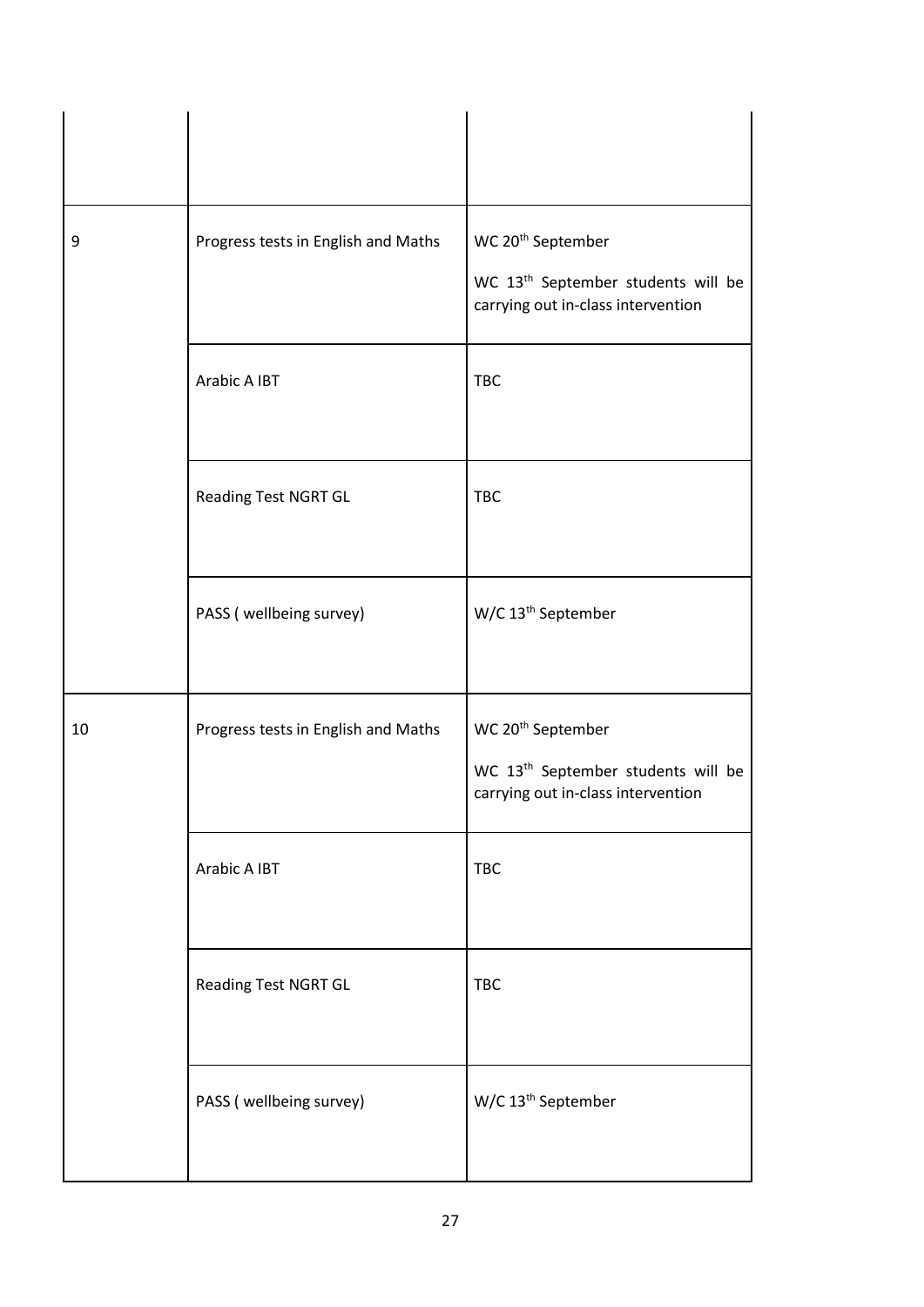|    | <b>OECD PBTS - PISA-based</b><br><b>Test for Schools</b> | <b>TBC</b>                                                                                                          |
|----|----------------------------------------------------------|---------------------------------------------------------------------------------------------------------------------|
| 11 | Progress tests in English and Maths                      | WC 20 <sup>th</sup> September<br>WC 13 <sup>th</sup> September pupils will be<br>carrying out in class intervention |
|    | PASS (wellbeing survey)                                  | $W/C$ 13 <sup>th</sup> September                                                                                    |
|    |                                                          |                                                                                                                     |
| 12 | CAT (diagnostic testing)                                 | September 2021                                                                                                      |
|    | PASS (wellbeing survey)                                  | W/C 13 <sup>th</sup> September                                                                                      |
|    |                                                          |                                                                                                                     |
| 13 | EmSAT for all available grades and<br>subjects.          | <b>TBC</b>                                                                                                          |

# **HIGH SCHOOL LEADERSHIP TEAM**

Head of High School Ms Wendy Feherty wfeherty@eischools.ae

Deputy Head of High School Mr Neil Murphy [nmurphy@eischools.ae](mailto:nmorphy@eischools.ae)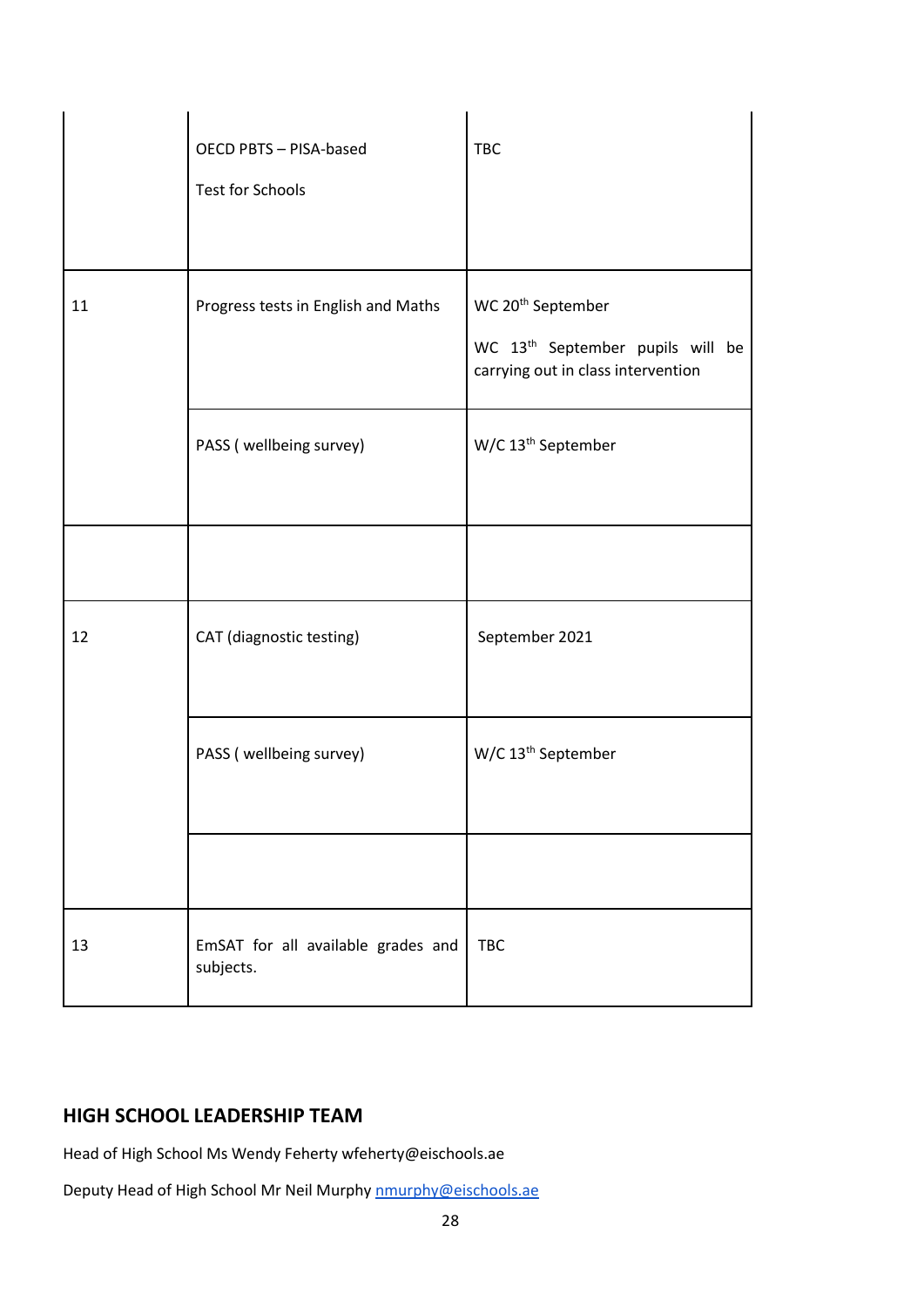Assistant Head IB DP Coordinator Ms Nausheen Arif [narif@eischools.ae](mailto:narif@eischools.ae)

Assistant Head IB MYP Coordinator Ms Sabina Pecoraro nsabina@eischools.ae

Assistant Head Pastoral Mr Joe William[s jwilliams@eischools.ae](mailto:jwilliams@eischools.ae)

# **HIGHER EDUCATION SUPPORT**

We have a dedicated Higher Education (HE) Advisor who assists the students with their plans for further study. This assistance varies from career advice to the processing of university applications. The HE Advisor has a dedicated office in the Annex Building of the school. Students and parents are free to arrange appointments in order to gain one-on-one advice.

 The Higher Education Advisor is responsible for writing references for each individual student to support their university applications. They will also collate the official school transcripts which again are used to support applications. Additionally all students have access to a software named Unifrog to support their research. Parents can contact Ms. Sheetal Fernandes at sfernandes@eischools.ae

# **HOUSE SYSTEM**

The house system has been designed to be balanced and reflective to provide every member of staff, student and parent a sense of belonging within the school community. This will promote a strong house ethos which will increase positive cross-curricular competitive spirit.

As an IB school, learner profiles and attitudes play a huge part in the development of a child's progress. The School's mission statement outlines that it is our aim to enhance the educational, personal and physical development of our students. Learner profiles and attitudes are a true influence on student outcomes and this is a specific area the new house system will focus on.

The new house system has been divided into four houses. Earth, Fire, Air and Water. Each house represents the colours and values of the UAE. Earth, green and represents optimism and positivity. Fire, red and represents strength and courage. Air, black and represents friendship and honesty. Water, white and represents confidence and excellence.

Weekly certificates and termly rewards will be awarded and students will have the opportunity to represent their house and compete in various cross-curricular activities throughout the academic year. Students will also have the opportunity to earn house points by demonstrating outstanding learner profiles and positive attitudes towards learning.

The new house system will also promote further student leadership opportunities which links in with personal development of students. Within each year group, four students will be elected as house captains and will work very closely with the head team and the Assistant Head - Pastoral/ Dean of Students.

Our House Coordinator is Ms Hannah Wakeli[n hwakelin@eischools.ae](mailto:hwakelin@eischools.ae)

# **ILLNESS OR INJURY DURING THE SCHOOL DAY**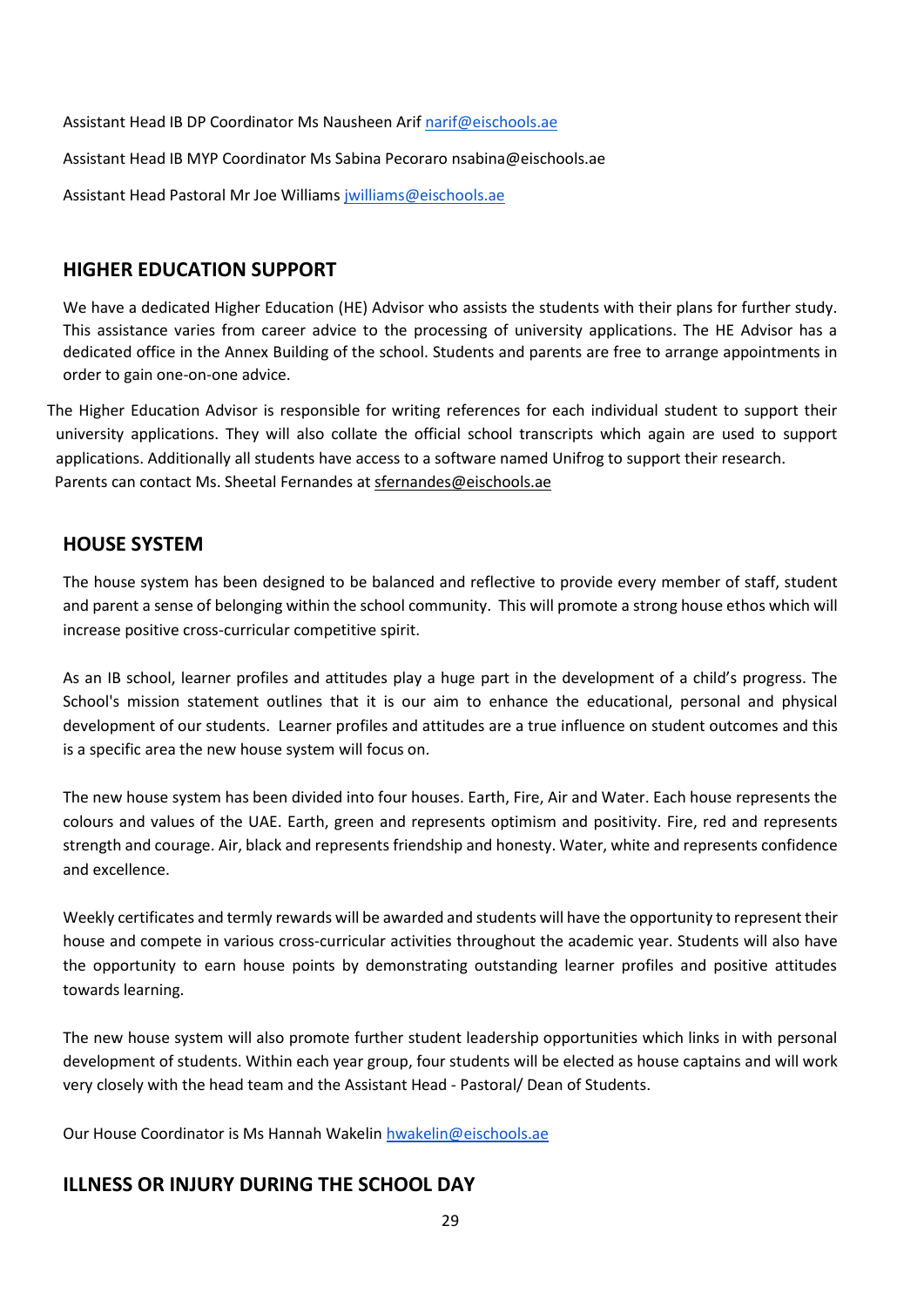EIS-J employs a full time nurse and doctor who are present during the school day and when after-school activities are on. If a student is feeling unwell during class time they must inform their teacher who will give them a note to visit the clinic. The medical staff will ascertain the seriousness of the situation and may administer simple treatments. Where the medical staff deem the illness of injury is of a more serious nature and either the student needs to go home or seek further treatment from a professional outside the school, parents will be contacted to either arrange for the students to be collected or to coordinate the calling of emergency services. In all instances when a student visits the clinic parents will be notified by email for minor cases or by phone and email for more serious instances. The Assistant Head Pastoral or Head of High School will be notified regarding any serious illness or injury and will coordinate communication with parents and investigations to ascertain how an injury occurred. Parents will be kept fully informed of the results of any investigation.

#### **INDEPENDENT LEARNING**

Independent learning is a core value of both the school and the International Baccalaureate. Independent learning is fostered throughout the school day, but students are required to continue their learning outside of school hours both in their academic subjects and their ASAs, Personal Projects, Action for Service and CAS opportunities. As students move through the school greater emphasis is put on them taking responsibility for their learning both in and out of school. Independent learning is also the conduit through which parents discuss and support progress with their child. Assignments for independent learning, or home learning, are posted on Managebac, which is the IB's on-line learning platform accessible by all students and teachers.

Given the emphasis on collaboration in IB MYP and DP, students are often set tasks which require them to work with other students. This can be very demanding as young people learn to cooperate, negotiate, and manage themselves as team players. Where group work is set, parents can support by ensuring young people break tasks into smaller 'chunks' so that all deadlines are met. As adults do when they are engaged in team work, students will want to use their devices to ensure the best collective outcome. At EIS-J we expect students to maintain appropriate behaviour towards each other when working 'out of hours' on school projects. Where parents or students have concerns that these protocols are not being followed, they should immediately alert the class teacher in the first instance, or the relevant Form Tutor or Progress and Wellbeing Leader.

EISJ has a dedicated library for MYP and also a separate library for our Senior students. The School's libraries help to foster the development of lifelong learning abilities, information handling skills in a range of media, and a love of reading. The libraries are well stocked with print material for research and enjoyment as well as access to online resources and information which link directly to the school's curriculum. Students in years 12 and 13 have access to their own library, which provides a stimulating environment for their independent learning.

Our librarians are Ms Varsha (DP/ CP Library) and Mr Rajeevan (MYP Library).

It is important that students return their borrowed books. If a student has overdue books, no more books will be issued until the overdue books are returned. Lost or damaged books will be charged to the students' parents and no more books will be issued until payment is made.

#### **MANAGEBAC**

ManageBac is our IB-specific curriculum management tool. Each student in the school is provided with a Managebac account. All assignments, assessment dates, and report cards are managed through Managebac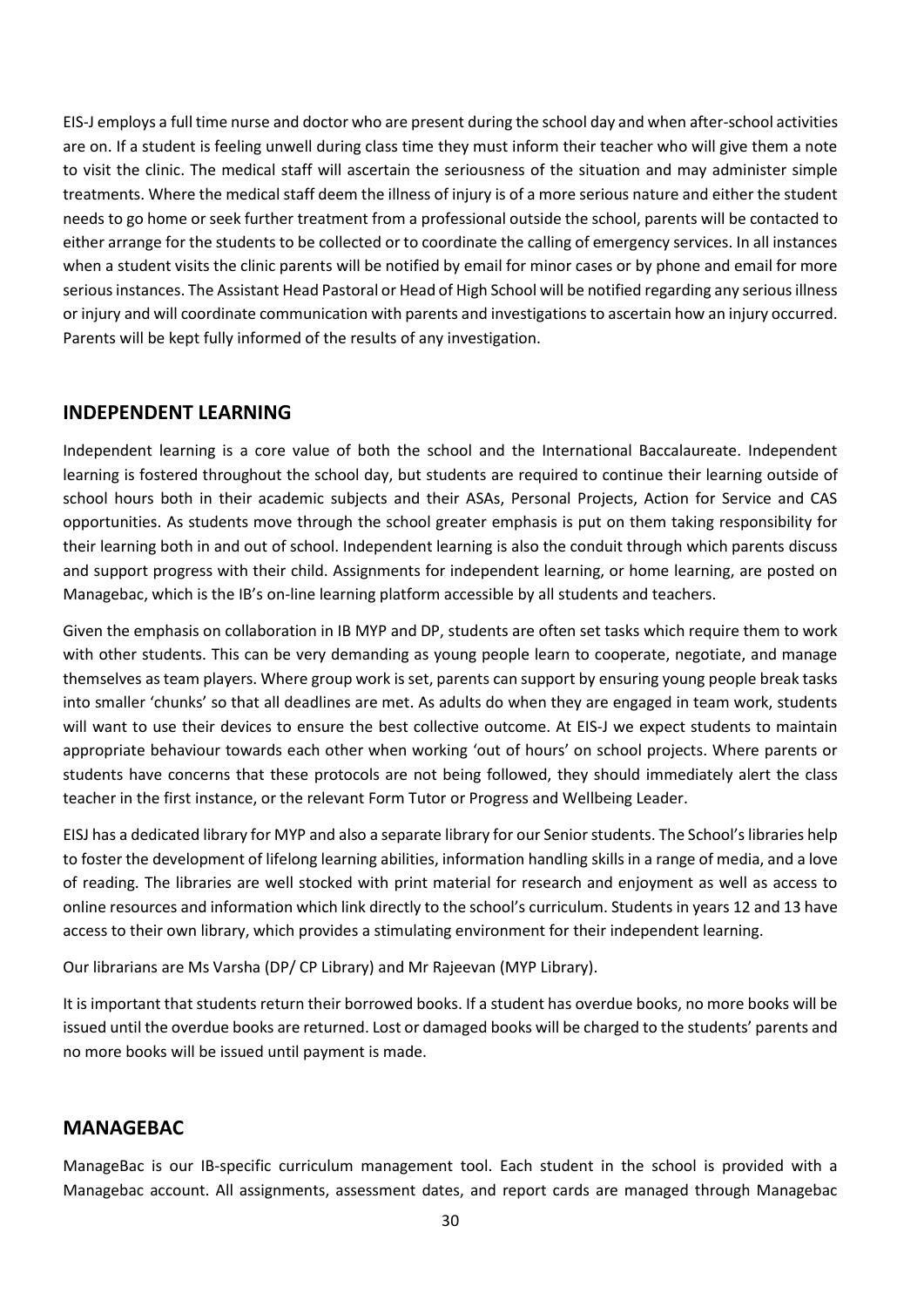(MB). Parents have access to their child's information through ManageBac. Managebac is built around the IB Programmes. It allows online submission of internal and external assessments, and deadlines and academic planning can be shared with parents. Exam registrations are done for the Diploma via Managebac as the IB platform is integrated with Managebac. All curriculum unit plans are posted on Managebac and are available for parents and students to view.

Students' work for CAS (DP), Service and Action(MYP), the Extended Essay (DP) and the Personal Project (MYP) are monitored through Managebac. Parents use ManageBac extensively to monitor their child's homework and assignments and to view curriculum units and resources and to stay updated with achievement levels and feedback on assessment tasks. Teachers and Middle/Senior leaders communicate with students and their parents regularly via the "Messages" function (to inform them about subject related matters, additional support classes, eAssessments etc).

The calendar provides a useful overview of homework, assignments and events for students and parents.

The "Files" section is used to store important IB related documents and information for students, parents and teachers.

Student class lists and timetables are stored on Managebac and are easily accessible there. Information is provided in the "Groups" section for students following clubs and activities. Although ManageBac is not specifically set up for the CP requirements, it is still used extensively to help structure and monitor the course.

There are opportunities for parents to learn more about how Managebac supports learning. Parents should look out for the curriculum information afternoons, where the IB MYP Coordinator, Ms Sabina Pecoraro, shares ideas about how to get the best from Managebac. Ms Pecoraro can be contacted on nsabina@eischools.ae

For parent support on navigating Managebac from home, please visit the Managebac parents help and support tutorials .

[https://managebac.zendesk.com/hc/en-us/articles/360045820491-Getting-Started-with-ManageBac-as-a-](https://managebac.zendesk.com/hc/en-us/articles/360045820491-Getting-Started-with-ManageBac-as-a-Parent)[Parent](https://managebac.zendesk.com/hc/en-us/articles/360045820491-Getting-Started-with-ManageBac-as-a-Parent)

# **PRIVATE TUITION**

Teachers at EIS – J are not allowed to privately tutor students from their own class. This is viewed as a conflict of interest.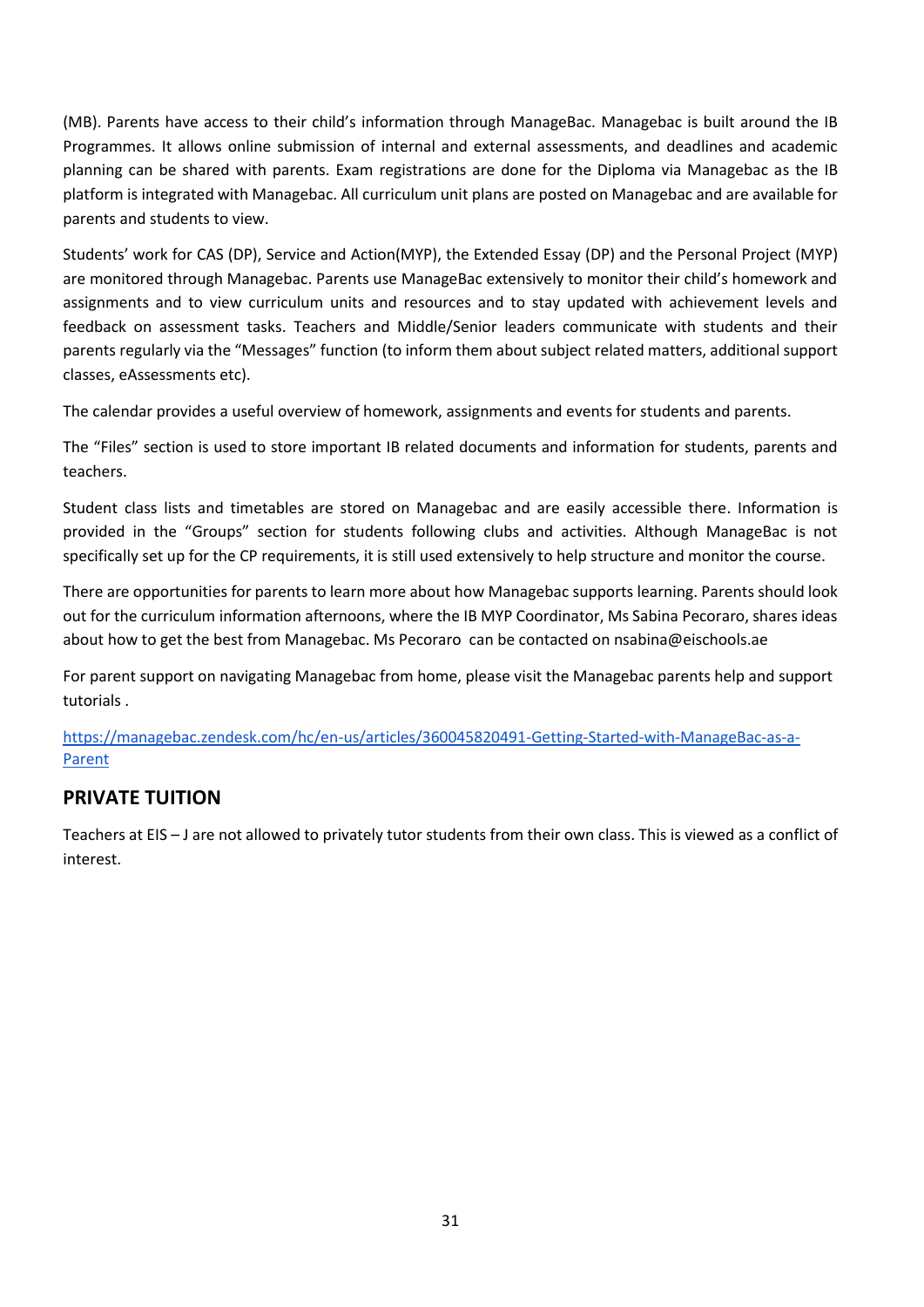# **REPORTS AND UNDERSTANDING YOUR CHILD'S PROGRESS**

#### **Middle Years Programme**

Within the IB curriculum, students move through a series of Phases, each having their own set of assessment objectives for students to work towards. Our Progress Pathway models have been designed to increase the focus on all students' individual learning journeys through High School. It is expected that a child meets, or exceeds, their target by the end of each phase of learning (yr 7, 9, 11 and 13). A student who is expected to achieve a level 5 by the end of phase is on track with a level lower than their target by the end of the first year of that phase (Yr 8, 10 or 12).

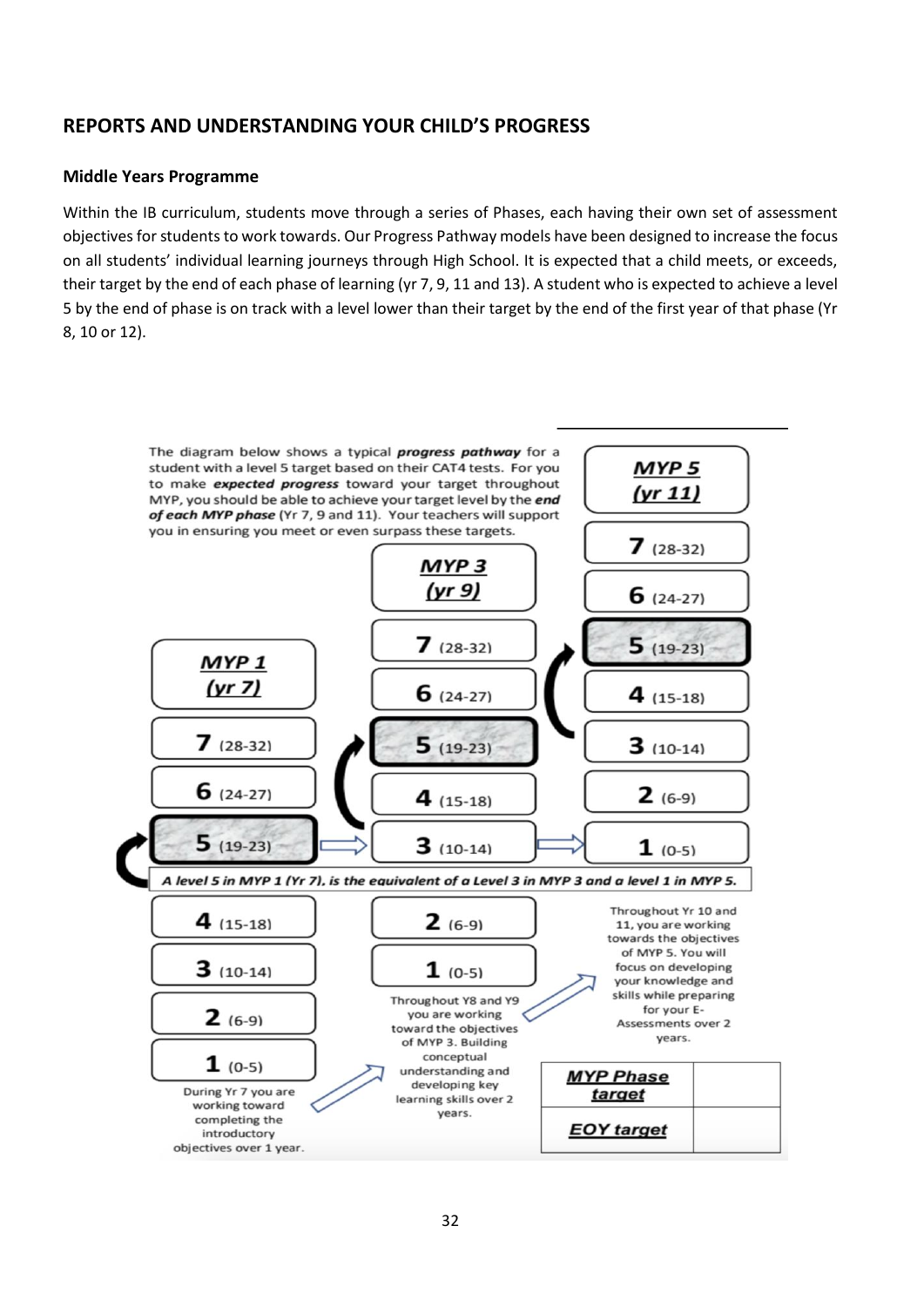In addition to real time monitoring of your child's progress on the Managebac grade book, we also publish an official report three times across the academic year. The report grades are based on all ongoing assessments completed throughout the term or year, they are generated using a 'best-fit' approach. To better understand the information on the report card, it is advised that you monitor the comments and feedback from your child's teachers.

The interim report (term 1) focuses on the ATL skills (see MYP handbook for more information) and engagement with learning as it is not expected that all assessment criteria are covered at this stage of the academic year. Development of ATL skills are vital to the success of students throughout the IB continuum and beyond.

The Mid-Year report includes grades on ATL skills, engagement and includes a numeric grade for all assessment criteria within each subject discipline. It is important that parents and students review these with the 'Progress Pathway' and individual targets in mind.

The End of Year report card includes the same information as the Mid-Year report card and is designed to communicate the attainment and progress of your child across the whole academic year. Again, it is important that parents and students review these with the 'Progress Pathway' and individual targets in mind.

For more information regarding assessment, please contact class teachers in the first instance. Where you have a more general question relating to IB MYP assessment, please contact the MYP Coordinator, Ms Sabina Pecoraro [nsabina@eischools.ae](mailto:nsabina@eischools.ae)

#### **Assessments in the IB Diploma Programme**

In Year 12, students have regular assessment in line with EIS-J (HS) guidelines and IBDP subject requirements culminating in an end of year examination in June. Mid-year examinations also take place. All students are required to take the examinations in line with IB requirements.

At the end of Year 12 students must get an average grade of 3 (18 points minimum) or above in all subjects in order to be promoted. However, in order to be allowed to continue in the Diploma Programme, a student must achieve an average grade of 4 or above in HL subjects, a minimum total of 24 points, and have met all deadlines in TOK, CAS and the Extended Essay.

In Year 13, students sit mock examinations on school published dates and the IB exams in May.

Reports will be published thrice a year for Years 12 and 13. Students are awarded a grade of 1 to 7 in the Interim, Mid Year, and End of Year Reports respectively. Parents must review the "Progress Pathway" indicator and the "Self management indicators", along with the published grade of 1 to 7 to estimate progress and individual targets for the student.

The End of Year Report grade in Year 12 is an important indicator of your child's performance in the final examinations in the Diploma and is used to derive the Predicted Grade which is sent to universities in Year 13. The Mock Examinations in Year 13 will support the Predicted Grade that is sent to IB in Year 13.

#### **Internal Assessments in DP**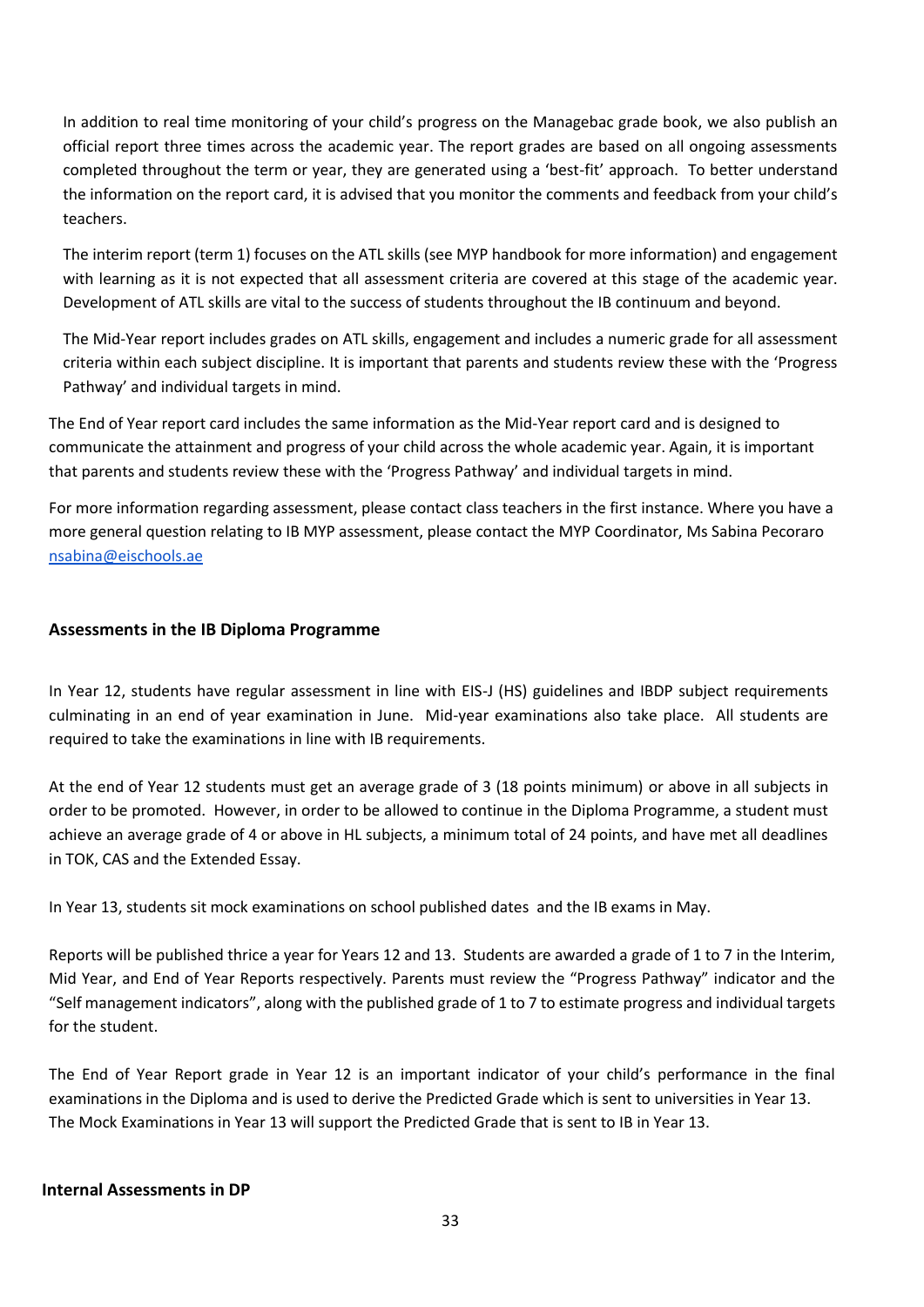The six academic subjects, Extended Essay, and Theory of Knowledge (TOK), all have an internal assessment /external assessment component. This can vary from 20% to 50% of the final grade depending on the subject. If no internal assessment is presented then a student will not be allowed to sit the written examination.

The Internal Assessment is marked by the teacher and, after submission of the marks, a sample is chosen by the IB to be sent for moderation by external examiners.

The dates for submission to teachers are staggered and published by the School at the start of the academic year in line with the IB published dates.

All assessments are submitted to teachers online via Managebac. Students are advised on academic honesty and expected to adhere to academic honesty principles in line with the EIS-J and IB Academic Honesty policy.

#### **Assessments in the IB Careers Related Programme**

In Year 12 students have regular assessments in line with EIS-J (HS) guidelines and IBCP / DP subject requirements, culminating with an end of year examination in June. At the end of Year 12 students must achieve a minimum grade of 3 (out of 7) in all three of their academic DP courses and have achieved a successful 'PASS' for all their BTEC Units and Core components.

In Year 13, students sit mock examinations in December/January and the final IB examinations in May. The BTEC course has ongoing assessment, and in May of Year 1 & 2 it will be externally moderated by representatives of Edexcel-Pearson. Final accreditation will then be approved and certification completed. Assessments for BTEC continue until the end of June in Yr 12 and the end of April in Yr 13.

#### **Internal assessments in the IB Careers Related Programme**

IB CP students have to complete the internal assessment components for all their DP subjects. The weighting of these internal assessments varies from 20% in Mathematics (SL and HL) and Language and Literature (HL), to 25% in Language Acquisition and 30% in Language and Literature( SL). The core components of the IBCP programme, Personal and Professional Skills, Language Development and Service Learning are internally assessed by the relevant teachers, while the Reflective Project is internally assessed and externally moderated by the IB.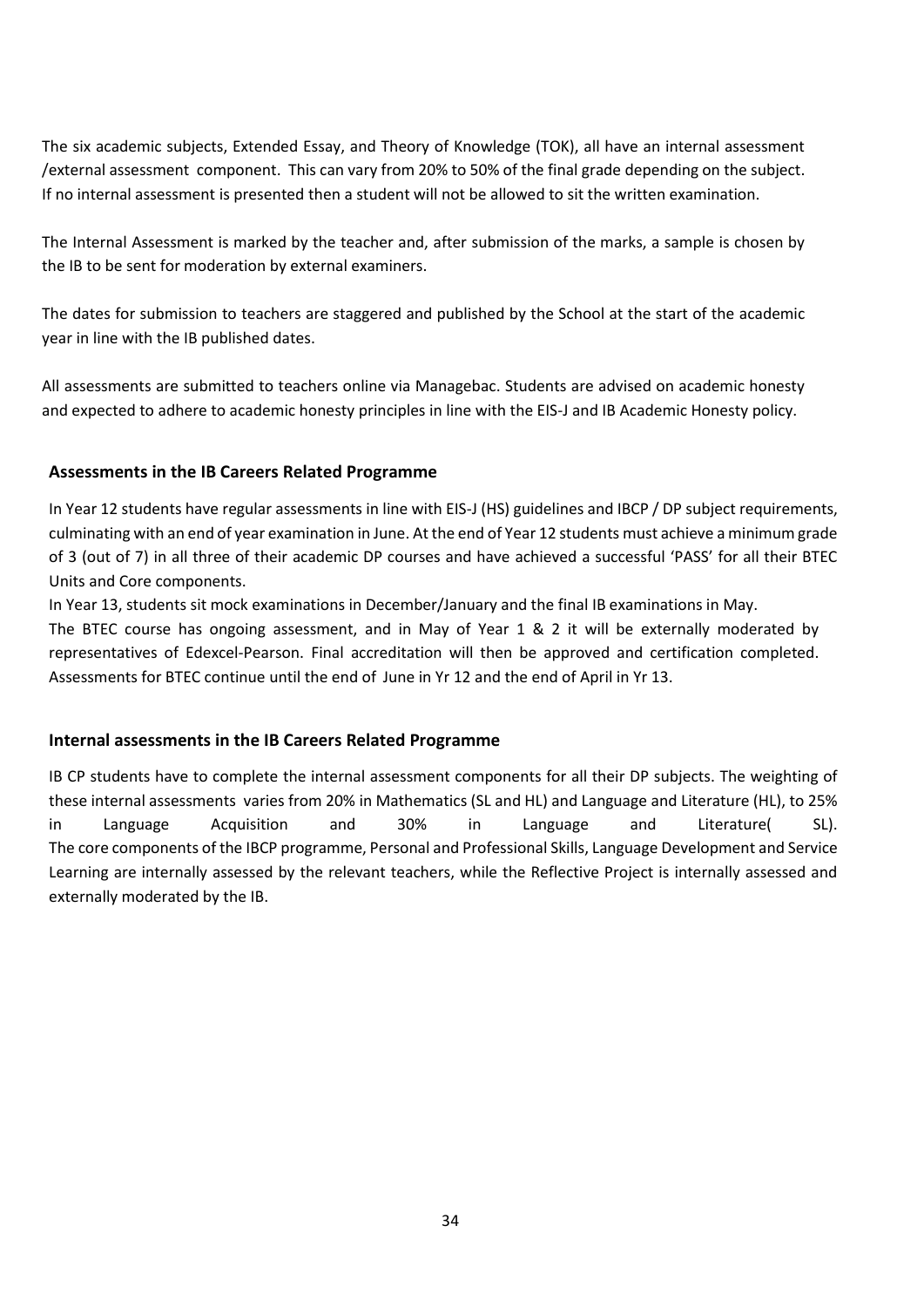### **STUDENT WELLBEING**

We have an outstanding pastoral model in place at EISJ. The safety and well-being of our students are very much at the forefront of our learning community. As an International School, we respect and value cultural diversity and adopt the ethos of every child matters.

The wellbeing of students at EISJ is of paramount importance; each student is assigned a Form Tutor who monitors the progress and well-being of each student in their form, and they are the first point of contact for your child during the school day as well as for you as parents. Form Tutors are led by Progress and Wellbeing Leaders and the Assistant Head - Pastoral/ Dean of Students, and supported by the Senior Leadership Team.

In addition, we have a dedicated counsellor on-site, Dr Rose Kamath, who provides support for students and families who feel they would benefit from speaking with someone about welfare and wellbeing.

Another key resource for ensuring student welfare and wellbeing is the Higher Education Careers Advisor, Ms Sheetal Fernandes. Students from Year 7 through to Year 13 have access to a professional dedicated to helping students plot their future education and employment pathways. This is particularly the case for Year 12 and 13 students who are given specialist guidance and assistance for university admissions.

Moral Education is a compulsory class for all students. The subject allows for social and emotional growth, which, coupled with service learning and community opportunities, helps to develop our students' sense of self, community and responsibility. All staff are trained in Safeguarding and Child Protection. Key staff are identified as points of contact for Child Protection issues. Their faces can be seen on posters around school.

Our team is extremely caring, hard-working and supportive of the students in our care. Students also demonstrate a very strong sense of leadership, which is always commended by KHDA. Student leadership groups, such as house captains, tutor ambassadors and peer mentors offer additional help when it is needed. Furthermore, a vast amount of care and support is offered through our strong Year 13 Student Head Team.

The Safeguarding and Child Protection team for 2021/2022 is:

- Mr Joe Williams (Assistant Head Pastoral/ Dean of Students) [jwilliams@eischools.ae](mailto:jwilliams@eischools.ae)
- Dr Rose Kamath (School Counsellor). [rkamath@eischools.ae](mailto:rkamath@eischools.ae)

#### **STUDENT VOICE AT EISJ**

Students have a voice in all aspects of school life and The Student Representative Council (SRC) is the main body which allows that voice to be heard. Members are elected by their peers on an agenda of how effective they feel they will be in representing the wider student body. Members gain important experience in self-expression, the representation of others and personal and political integrity. The Student Representative Council (SRC) is led by the Head Girl and Boy who lead a team of Deputy Head Students who each hold a portfolio and responsibility for improving life at EIS-J. The portfolios are: Supporting Happiness and Wellbeing, Supporting Sport and the Arts, Supporting Academic Achievement, Coaching and Mentoring, and Supporting Cultural Affairs. The team works closely with elected Class House Captains and Class Ambassadors to initiate programmes and activities aligned with these portfolios.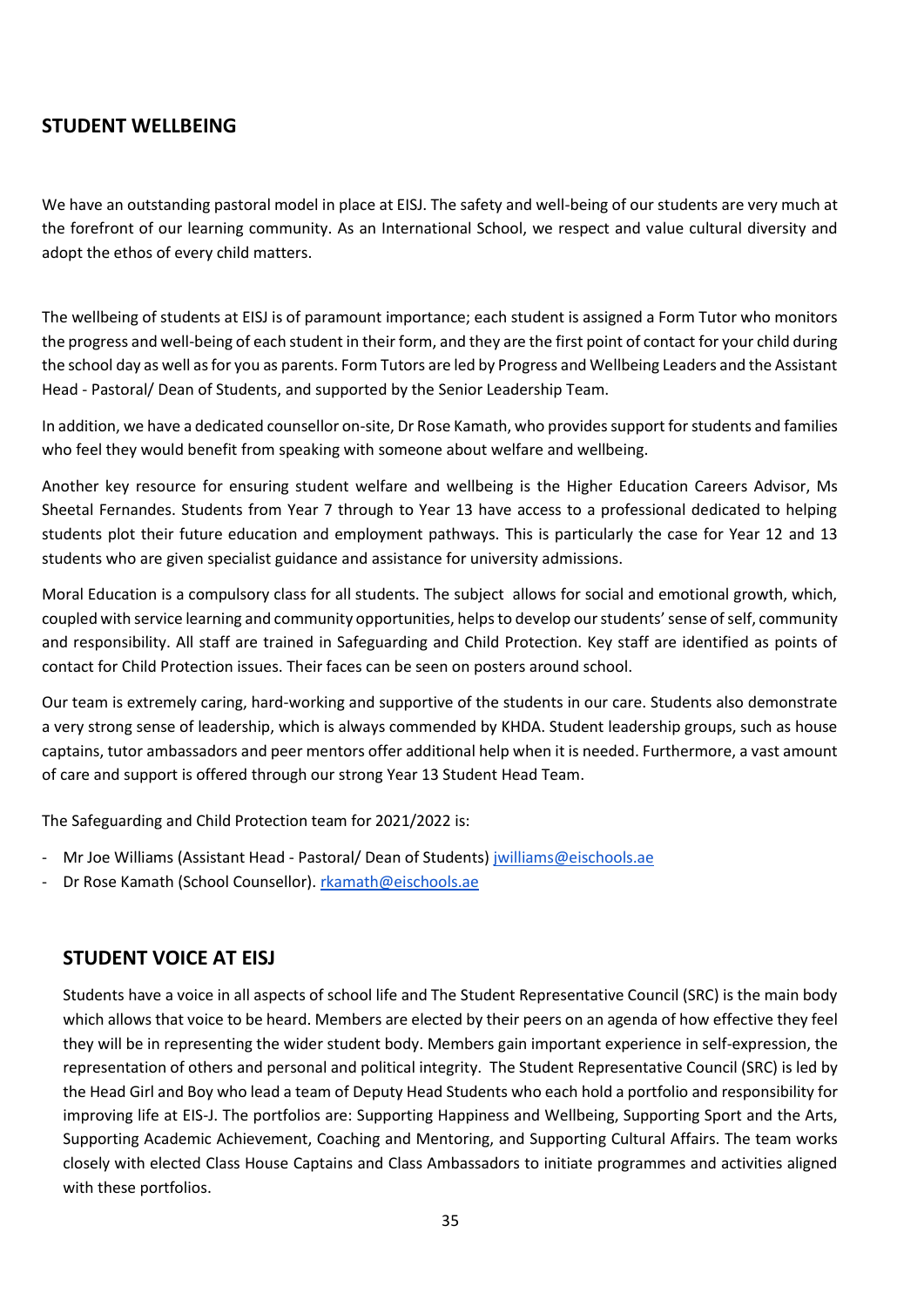#### **TRANSPORT**

Diamond Lease operates a school bus system which services the EIS catchment area. All enquiries regarding the school bus service should be made directly to the Team Leader – Operations, Mr. Sajjad. (Email: ops\_school@diamondlease.com Mob: 050 5147885 Tel: 04 885 2200). Any question of poor behaviour on a bus will result in the student having to find an alternative method of transport.

Many families prefer to drop students off at school. Inevitably, the area at the front of school can become very congested at drop-off time. Please do follow the instructions of the Security and Senior staff who are managing the traffic flow at this time: they are there to ensure everyone is safe at a busy time. Where parents do not follow instructions from staff in these instances we will request you make alternative arrangements regarding your children's arrival at School.

#### **UNIFORM**

All students in Years 7 - 13 are expected to wear school uniform. Visitors often comment that our students wear their uniform with pride. **Our uniform is supplied by Right Fit**. Please do not buy uniform items from elsewhere as it can be frustrating for students and parents when they are requested to replace non-regulation uniform items.

Uniforms are sold at: Emirates International School-Jumeirah, Primary School Building (Side Entrance) RIGHT FIT READYMADE GARMENTS TRADING CO. LLC Tel: +971 50 903 4694 Email: rightfituniforms@eischools.ae PO Box 6446 Operating Hours: 9.00 am to 6.00 pm ( Saturday to Thursday) [www.rightfituniforms.com](http://www.rightfituniforms.com/)

**Shoes should be plain black (no white soles or logos, please). Please do not be surprised or offended when students are instructed to change shoes which are non-regulation. Where a child has a medical note regarding footwear, this should be shared in the first instance with their Progress and Wellbeing Leader. In these cases, we still expect a child to wear plain black footwear which is very widely available in Dubai.** 

Boys:

- Y7 11 navy trousers; oxford blue short sleeved shirt with school logo
- Y12/13 black trousers; white shirt with school logo on pocket
- The School navy V neck jumper for colder days
- Y12 boys should wear a red tie; Y13 boys should wear a blue tie
- **Black belt for trousers**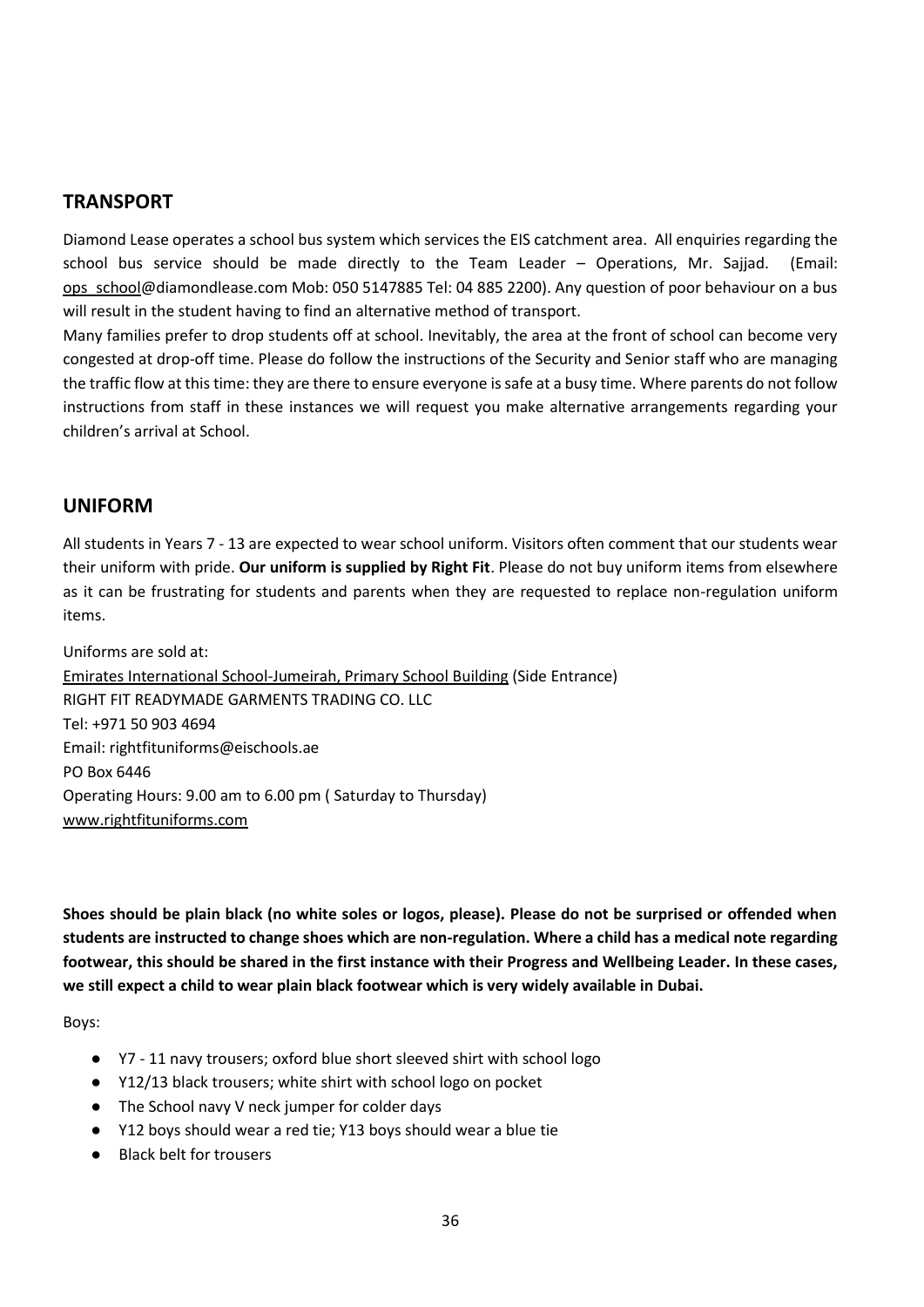- black shoes (low-heeled leather shoes with closed toes and no buckles). Plain black trainers with black soles and no other markings are allowed
- Navy/ black socks
- No jewellery, other than a wrist watch
- Neat hair; exaggerated hair styles are not acceptable for boys or girls
- Shirts for years 7 11 should be worn outside of the trouser/skirt waistband.

#### Girls:

- Y7 11 navy skirt (ankle or knee length)/ blue trousers. Only Right Fit material will be accepted. Girls needing custom made skirts should have them made in the school uniform style by Right Fit.
- Y12/13 black skirt (ankle length or knee length) or trousers. White, full sleeved blouse with school logo
- The school navy V neck jumper for colder days
- Light blue fitted or straight shirt
- Plain black shoes (low-heeled leather shoes with closed toes and no buckles). Plain black trainers with black soles and no other markings are allowed
- Black or white socks
- Y12 girls should wear a red tie and Y13 should wear a blue tie
- No makeup, and no jewellery other than a wrist watch and one set of stud earrings
- Shirts should be worn outside of the trouser/skirt waistband in Years 7 -11

Winter jackets are available for purchase for boys and girls.

Non-regulation sweatshirts and jackets must be removed when students enter Campus.

#### **Boys and Girls Physical Education Uniform**

#### **Due to KHDA restrictions, students must come to School in their PE kit on days when they have timetabled PE lessons. We are currently not permitted to have students use changing rooms.**

New PE uniform, dark navy with white front for boys and red front shirt for girls

Students must wear trainers with non-marking soles for all sports. This is particularly important when using the Sports Hall.

It is advised that trainers are lace up and have good support of the feet and ankles, converse/vans/velcro/slipons are not advisable.

Swimming kit is mandatory: includes towel, swimming suit, cap and bag.

For all years: Vests and undershirts or t-shirts worn under the school shirt must be plain white with no markings on them. Discreet medical or religious items may be worn but they should generally not be visible. Uniform items are only available from Right Fit.

#### **EISJ SCHOOL RE-OPENING PROTOCOL FOR PARENTS/STUDENTS - AUGUST 2021**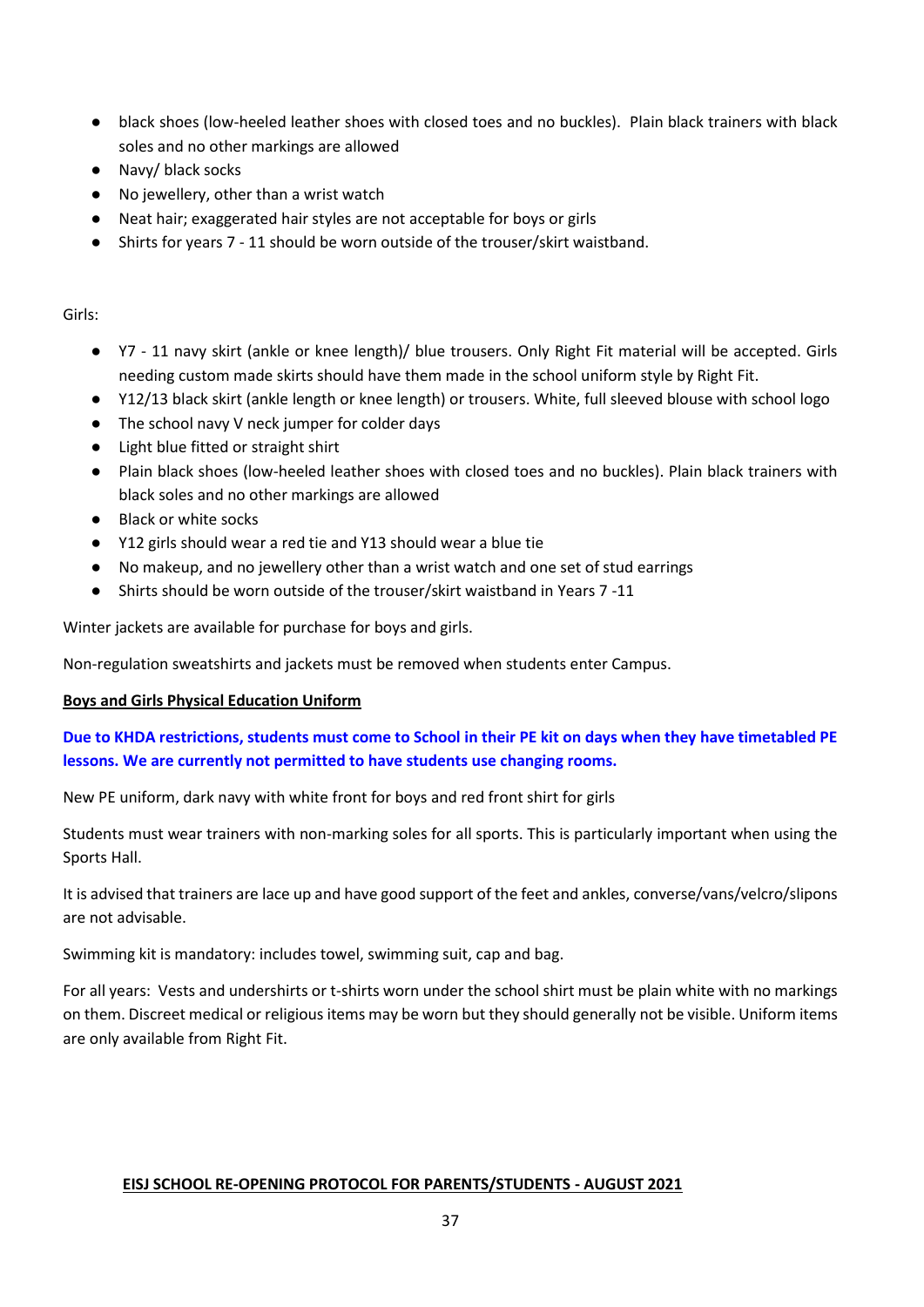#### **Entry, Drop off, Pick up, and School Visit Procedures**

- The campus will be open, with supervision by staff, from 7.15 am onwards to allow parents to drop off children at their own convenience.
- With the exception of children under the age of 6 years, all must wear masks when entering the campus.
- Thermal cameras placed at each entrance will detect temperatures 37.5C or above, as well as identify those not wearing masks. Those with a temperature of 37.5C or above will not be allowed entry but be taken to the isolation area, where their temperature will be taken again after 20 minutes. If it is normal they will be sent to class, if not, they will be isolated until the parent can pick them up. To avoid such a situation, parents are advised to check their children's temperature before they leave home.
- Any student with compromised medical conditions should stay at home and inform the school in the usual way.
- Parents are not allowed to enter the campus.
- Drop off and pick up must happen at the designated areas and times with no interactions inside the school. .
- As far as possible, all meetings between parents and school staff must take place online. In critical situations, when a face-to-face meeting is deemed necessary, it must take place by an appointment which will be approved by the Deputy/ Head of School beforehand.

#### **Contingency Plans**

- Parents are requested not to send to school children who exhibit COVID-19 symptoms: fever >37.5C, cough, body ache, fatigue, shortness of breath, sore throat, runny nose, diarrhea, nausea, headache, or loss of sense of smell or taste. They should inform the school of the absence in the usual way.
- The person designated as the Health and Safety Officer in the High School is the Assistant Head Pastoral Mr. Joe Williams.
- In case symptoms are detected while the child is at school, the child will be seen by our medical staff and then isolated in the designated space: Second floor of the new building in Primary and the Theatre Foyer in High School. The child will remain there under supervision until taken home by the parents. In such cases the student will not return to school until the PCR result is obtained. If the result is negative, but there is a clinical assessment of probable COVID-19 case the student will have to complete a 14 day quarantine. If the result of the test is negative and there are no clinical symptoms, the student can rejoin school.
- In case the student tests positive, the traced contacts of the student, including teachers, classmates and anyone else who spent more than 15 minutes within a proximity of 2 meters of the student from the day of symptoms onset/day of positive test are considered close contacts. They should all commence 14 days of quarantine and have to test negative at the end of this period before they are allowed to return to school.
- Should the child feel unwell or display any of the COVID-19 symptoms, they should not be sent to school. The normal practice of informing the school should be followed.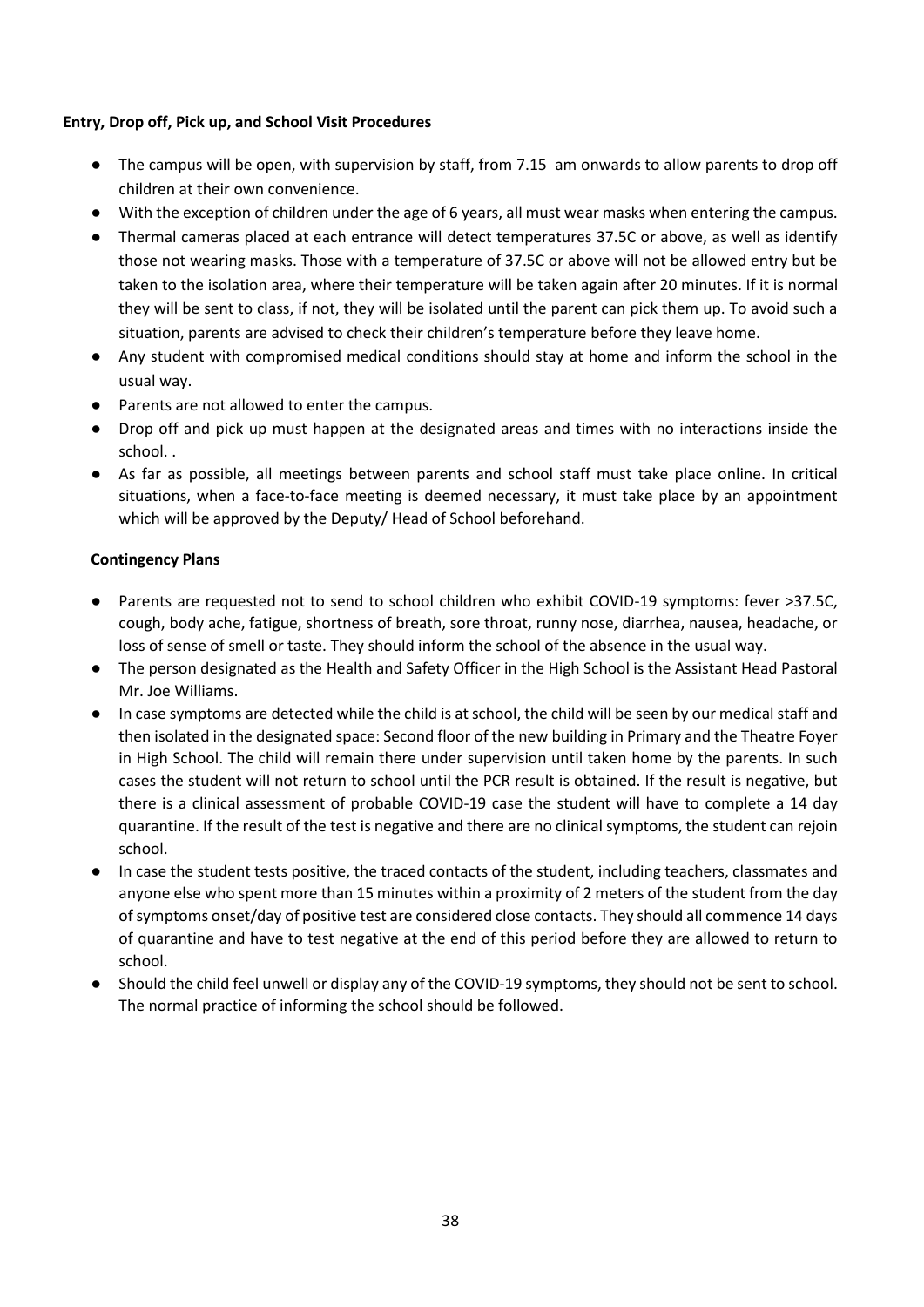#### **Hygiene and Physical Distancing**

- The entire campus will be thoroughly cleaned and sanitised, as per KHDA protocol each day.
- Movement around the school will be restricted and monitored.
- A strict hand washing regime will be implemented among students, as well as use of hand sanitizers. Parents are requested to continuously reinforce these practices at home.
- Students will be reminded to socially distance when outside the classroom in all public areas including the toilets.
- Masks are required at all times by all students, except those under 6 years of age or those certified with special medical conditions, as directed by KHDA.
- Masks may be taken off **only** while eating or during high intensity physical activity. Parents are requested to reinforce this practice at home.
- Within the classroom a physical distancing of at least 1.5 metres between children will be maintained.
- Specially designated bins will be provided for students to dispose of masks/gloves.
- Students will not be allowed to use changing rooms or showers. On days when they have PE lessons, students must come to school in full PE uniform.
- The Mosque is currently available for a limited time for Zuhr prayer, under supervision.

#### **Educational Provision**

- As far as possible students will remain in the same classroom throughout the day. Teachers will come to them, except in the case of certain specialist subjects and electives.
- Each student has a designated desk and chair, and will have to use the same, no swapping is allowed. Students work at their own desk throughout their lessons.
- The school will provide academic provision for any student who is unable to attend lessons physically due to Covid-related health conditions or quarantine in the form of Distance Learning for the duration of the vulnerability.
- No special events will be held at the school until further notice. Sporting fixtures or school trips are also not permitted.
- Students should have their own devices, books etc. and there should be no sharing of individual resources.
- Teachers will provide soft copies of learning materials to the extent possible.

#### **Food and Beverages**

- Students have to bring their own food along with safe utensils. Water dispensers are not allowed in school, water bottles should be brought from home. In line with our commitment to sustainability, we would
- Students are not allowed to share food with other students. Eating is allowed only in designated areas. All leftovers and any utensils must be disposed of in a hygienic manner.
- The School Canteen will remain closed at the start of school, until such time it is considered safe to reopen it.
- Students must eat in the designated eating areas.
- No food deliveries will be allowed during the course of the school day.